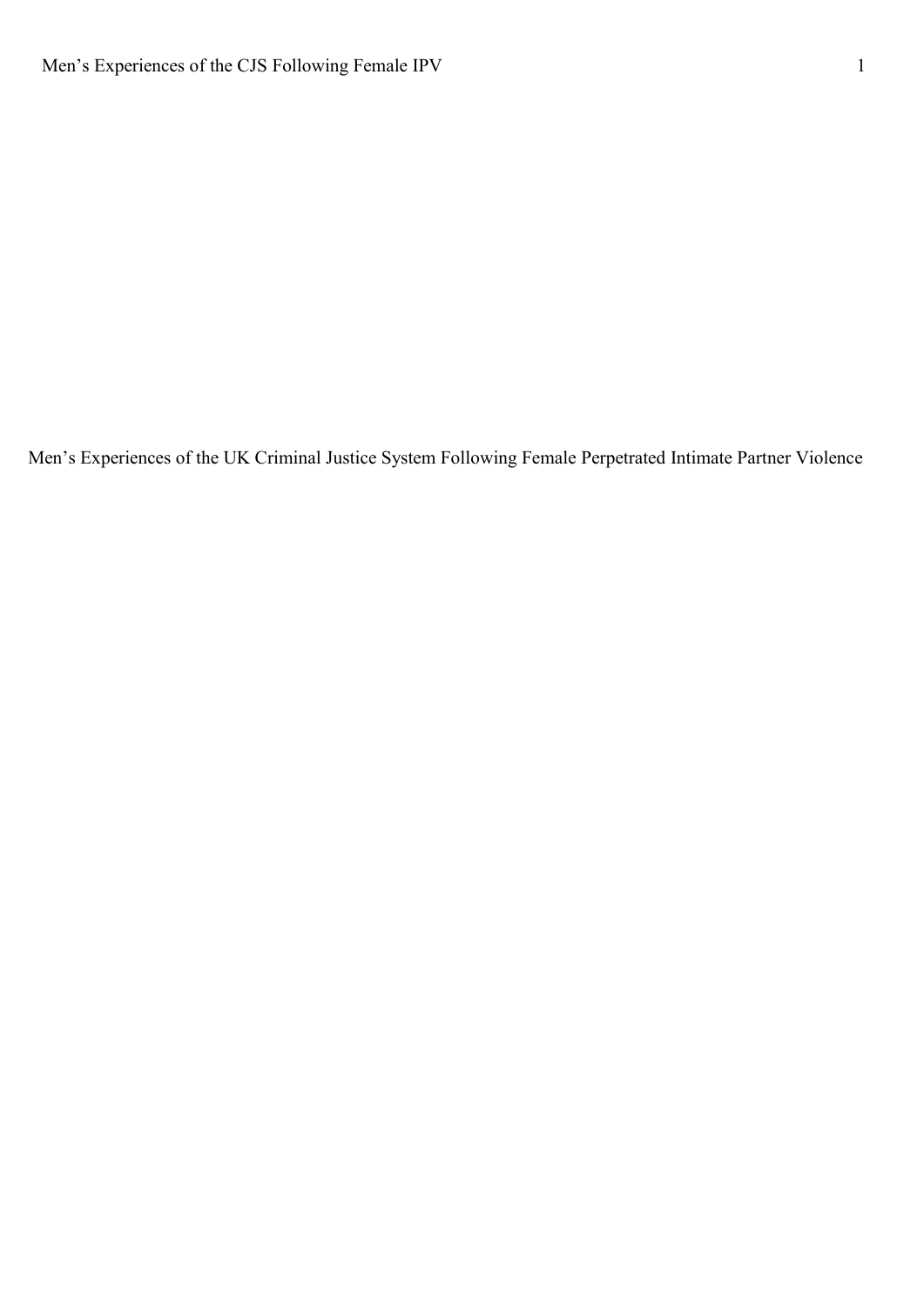#### Abstract

The current study aimed to explore men's experience of the UK Criminal Justice System (CJS) following female-perpetrated intimate partner violence (IPV). Unstructured face-toface and Skype interviews were conducted with six men aged between 40-65 years. Interviews were transcribed and analysed using interpretative phenomenological analysis (IPA). Due to the method of analysis and the sensitive nature of the research, the researcher engaged in a process of reflexivity.

Four main themes were identified, including 'Guilty until Proven Innocent: Victim Cast as Perpetrator'; 'Masculine Identity'; 'Psychological Impact' and 'Light at the End of the Tunnel'. Themes were discussed and illustrated with direct quotes drawn from the transcripts. Directions for future research, criminal justice interventions and therapeutic interventions were discussed.

*Keywords:* domestic abuse, domestic violence, family violence, intimate partner abuse, intimate partner violence, intimate terrorism, male victims, female perpetrators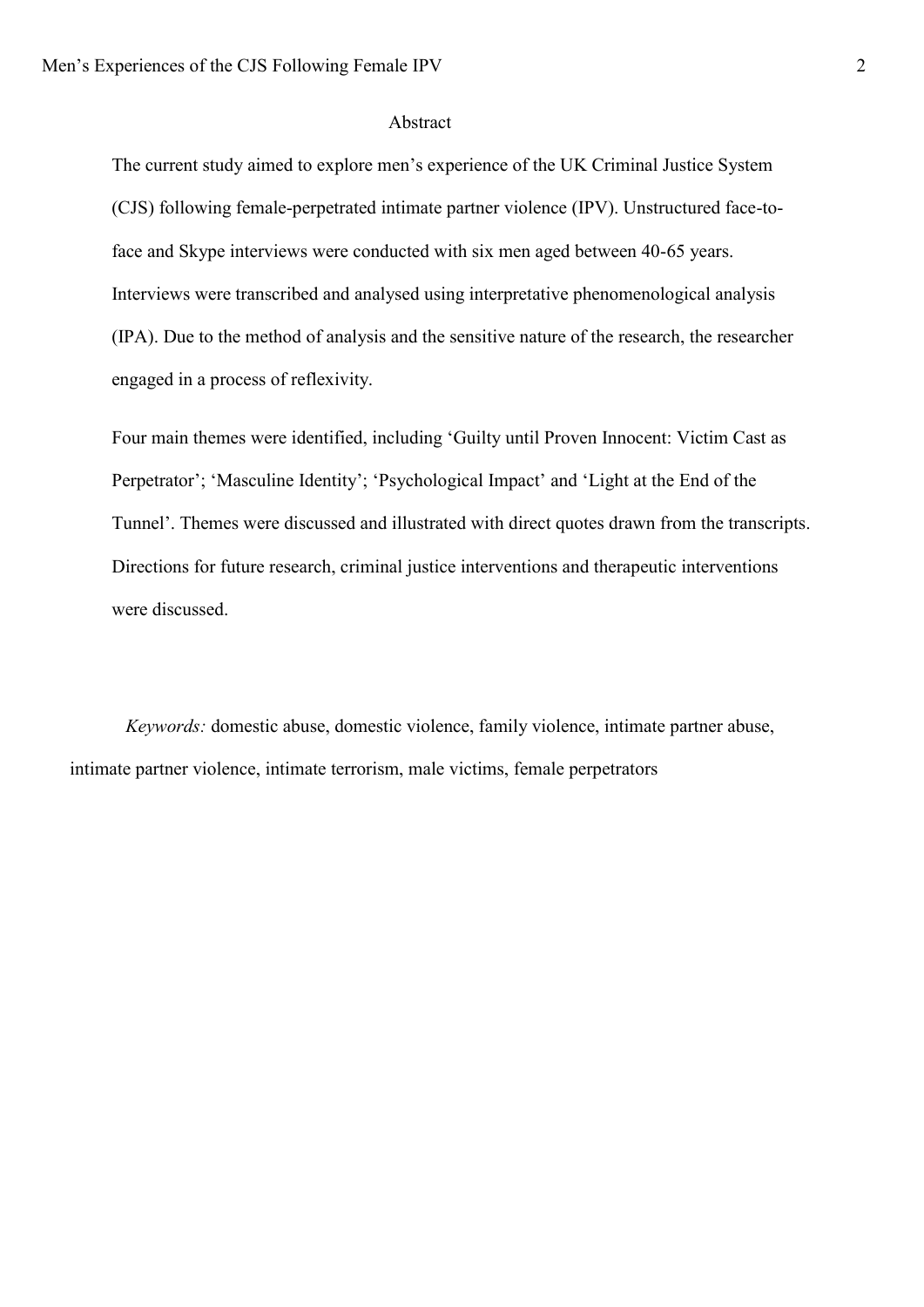Intimate Partner Violence (IPV) is defined as physical, sexual, or psychological harm by a current or former partner or spouse. This type of violence can occur among heterosexual or samesex couples and does not require sexual intimacy. IPV can vary in frequency and severity. It occurs on a continuum, ranging from one hit that may or may not impact the victim to chronic, severe battering (Centers for Disease Control and Prevention, 2013). This definition involves abuse ranging from psychological or emotional abuse, threats of physical or sexual violence, actual physical violence and actual sexual violence (Saltzman, Fans low, McMahon & Shelley, 2002).

Johnson and Leone (2005) made a distinction between 'situational couple violence', entailing occasional outbursts of violence by both partners which does not stem from a need to control, and 'intimate terrorism', where people exert their dominance and terrorise their partners. Johnson and Leone (2005) concluded that those who experienced 'intimate terrorism' were attacked more frequently, more likely to be injured, more likely to experience post-traumatic stress, use painkillers and miss work more often then those involved in 'situational couple violence'. However, this study was based upon samples drawn from women's shelters and the National Violence against Women Survey respectively, thus these results do not reflect the experiences of men, and may not encompass a balanced, gender-informed perspective. A gender informed approach refers to a movement away from the traditional feminist perspective of domestic violence, and towards a societal view which addresses the potential for both men and women to be victims and perpetrators of domestic violence, with both having the potential to inflict abuse and coercive control within intimate relationships. A gender-informed perspective can thus allow for the experiences and needs of both men and women to be acknowledged and met. Throughout the historical discourse, men have been socialized to hide their problems (Goldberg, 1979; Addis & Mahalik, 2003). Dutton and White (2013) make reference to the stereotype connoted by 'domestic violence' of a bullying, domineering man who intimidates and assaults a non-violent female victim. Furthermore, McNeely, Cook, and Torres (2001) refer to the disbelief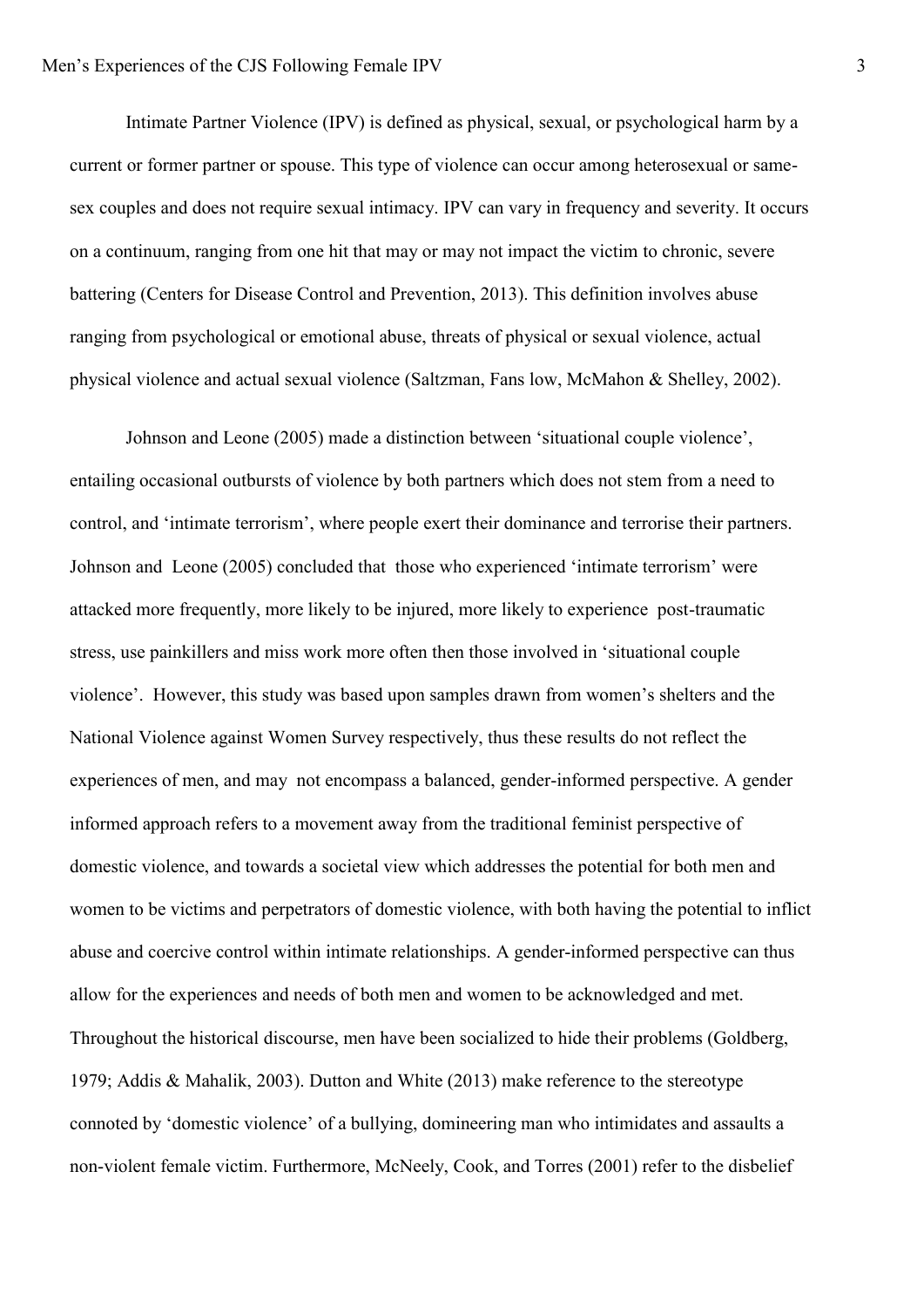that men can be victims of IPV, as men are, on average, bigger, stronger and more skilled at fighting than women. As men are generally stronger than women, they appear to be less vulnerable to violence perpetrated by a female partner (George, 1994).

Gender biases have been found to affect people's perceptions of the severity of IPV. One study found that acts were more likely to be perceived as psychologically or physically abusive by the general public if they were executed by men (Sorenson & Taylor, 2005). Additionally, research has highlighted that this gender bias is also true of psychologists, with husband's behaviors being judged as more psychologically abusive and more severe than wives' use of the same actions (Follingstad, DeHart & Green, 2004).

Gender stereotyping is a dominant force within male socialisation and minimises the likelihood of men seeking help (Goldberg, 1979; Addis & Mahalik, 2003). Furthermore, stereotypes associated with men can deter them from coming forward as a victim of femaleperpetrated abuse due to the stigma attached (Steinmetz, 1980; Cook, 2009).

Dutton and Nicholls (2005) identified a gender paradigm within the literature whereby IPV is viewed unanimously as male-perpetrated abuse towards helpless female victims. A reason for this focus could be based upon sample selection (Dutton & Nicholls, 2005), with many of the studies drawing their sample from shelters for female victims, court-mandated male perpetrator programmes and imprisoned male perpetrators (e.g. Baird, 2000; Waldrop & Resick, 2004), as well as the influence of aforementioned gender role stereotypes. According to Dutton and Nicholls (2005), the tendency within domestic violence research to protect the rights of women has predominated scientific accuracy, with an over reliance on value-laden theories which influence the data collection, analysis and reporting of research.

IPV perpetrated towards men was first publicized by Steinmetz (1977a), who reported high rates of family violence, concluding that men and women have equal potential for violence within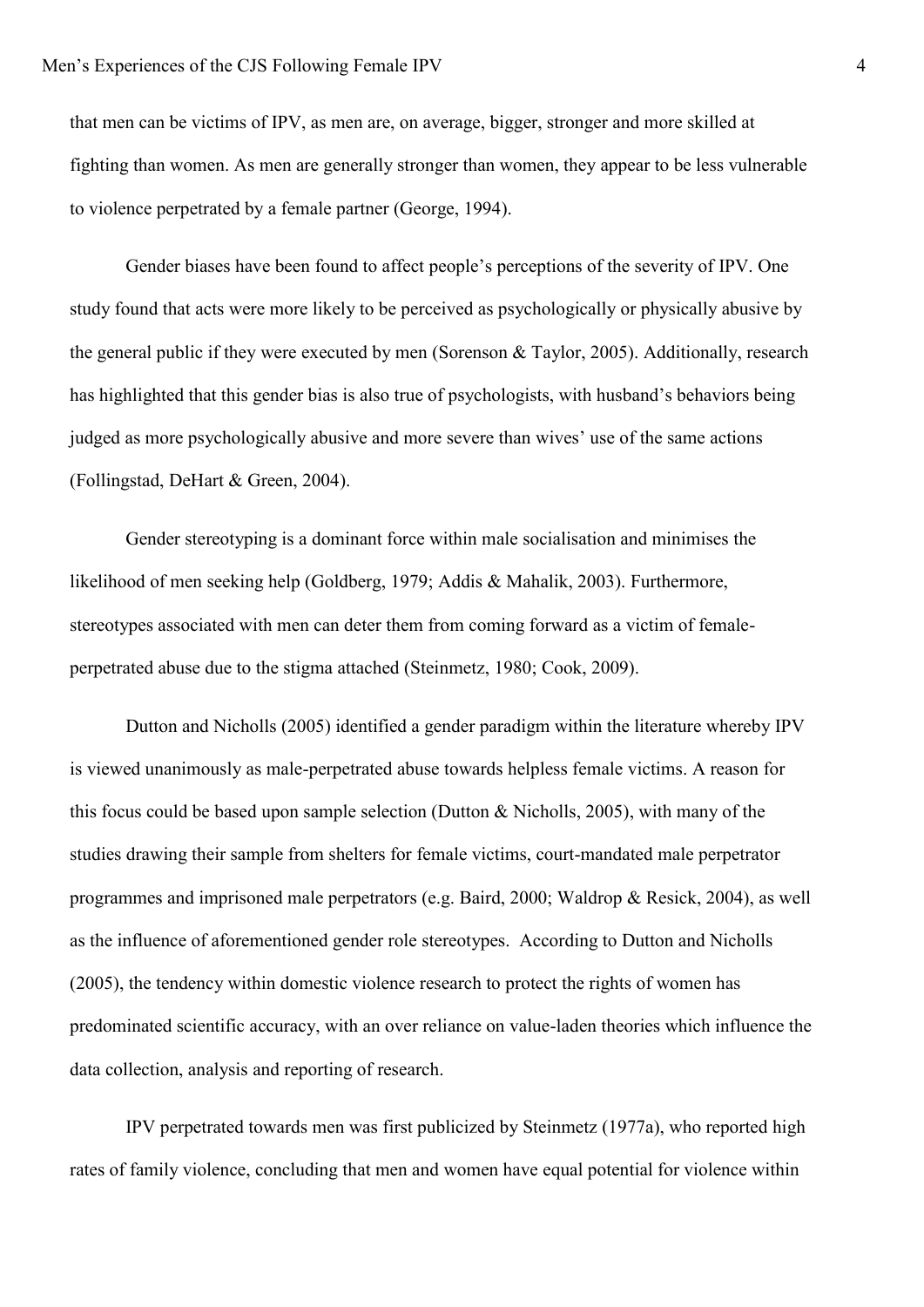relationships. This claim was widely criticized (Straton, 1994; Minaker & Snider, 2006) and researchers argued that the movement towards equality will negatively impact upon government funding for services for women. Steinmetz (1978) also highlighted the impact of stigma, which, although undoubtedly affects both men and women, is further heightened for men due to the aforementioned socially prescribed gender norms.

Men who have experienced IPV have been shown to suffer from psychological distress such as PTSD (Hines, 2007). Coker et al. (2002) reported that female victims were more likely than men to report poor physical and mental health and suggested that many physical symptoms reported by women in this study are similar to symptoms of depression and anxiety. However, Martin, Neighbors, and Griffith (2013) suggested that men experience depression differently, due to societal ideas of masculinity conflicting with traditional symptoms of depression such as sadness and crying. They argue that male experiences of depression may manifest with symptoms not currently included in the diagnostic criteria.

Research using samples of men from help-seeking populations has found that men experience violence and coercive control from their female partners (Hines et al., 2007; Carmo, Grams & Magalhães, 2011; Hines & Douglas, 2010), which challenges the assertion that females are the only victims of 'intimate terrorism'. Qualitative research which examined the experiences of counselors working with male victims of female-perpetrated domestic abuse (Hogan et al., 2012) found there was a lack of recognition within society that men can also experience domestic abuse. In conclusion, research findings displaying females can be both victims and perpetrators of IPV contest many formerly held understandings of the phenomenon (McHugh & Hanson-Frieze, 2006).

Hester (2009) reported that the majority of IPV perpetrators recorded by the police in North East England were male and victims were predominantly female. Official statistics based on crimes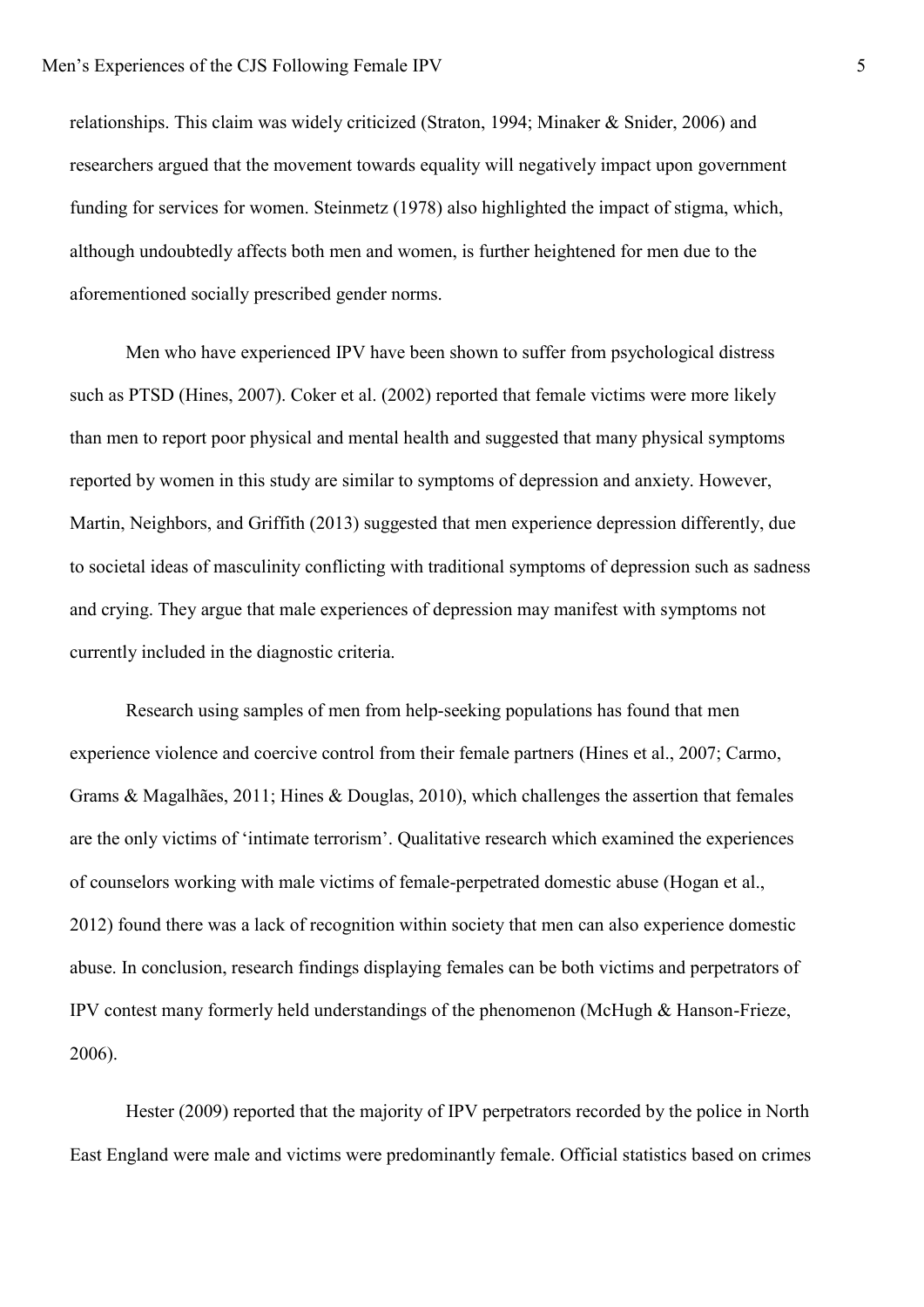recorded by the police in 2011 to 2012 (Office of National Statistics, 2013) which included a selfreport module based on IPV, found that women were more likely to have experienced IPV. However, Steinmetz (1977b) highlighted that the criminal context of such surveys discourages men from reporting their experiences of physical assault by a female perpetrator, due to it being experienced as emasculating. Dutton and White (2013) also refer to the issue of under-reporting of IPV by male victims; due to the aforementioned socialization of men which reduces the likelihood of men seeking help (Goldberg, 1979).

Evidence from the UK Crown Prosecution Service (CPS) (Mankind Initiative, 2013) displays a marked discrepancy between the number of male and female convictions of IPV. In 2012-2013 there was 3, 231 convictions of female perpetrators, in comparison to 49, 289 convictions of male perpetrators. At face value, these findings align with the traditional feminist view of domestic violence. However, the evidence presented in the current literature review displays female-perpetrated IPV towards men tends to go under-reported (Steinmetz, 1978) and research displays equivalent levels of IPV between men and women (Straus & Gelles, 1986; Straus & Gozjolko, 2014).

George (2007) argued that the prejudice against male victims is extreme and has led to under reporting by the police, with more men being put into the Criminal Justice System (CJS) if counter charges are made against them. Cook (2009) reported that in some cases, men's calls to police during an episode of partner violence were not responded to. In other cases, men were ridiculed by the police or wrongly arrested as the primary perpetrator. Furthermore, research has displayed the influence of gender stereotypes amongst the general public and psychologists (Sorenson & Taylor, 2005; Follingstad, DeHart and Green, 2004). Thus it is likely that CJS professionals are also influenced by these gender biases. However, the report based upon the National Intimate Partner and Sexual Violence Survey conducted in the U.S. (Black et al., 2011) offers a balanced perspective of IPV, highlighting the prevalence and impact for both men and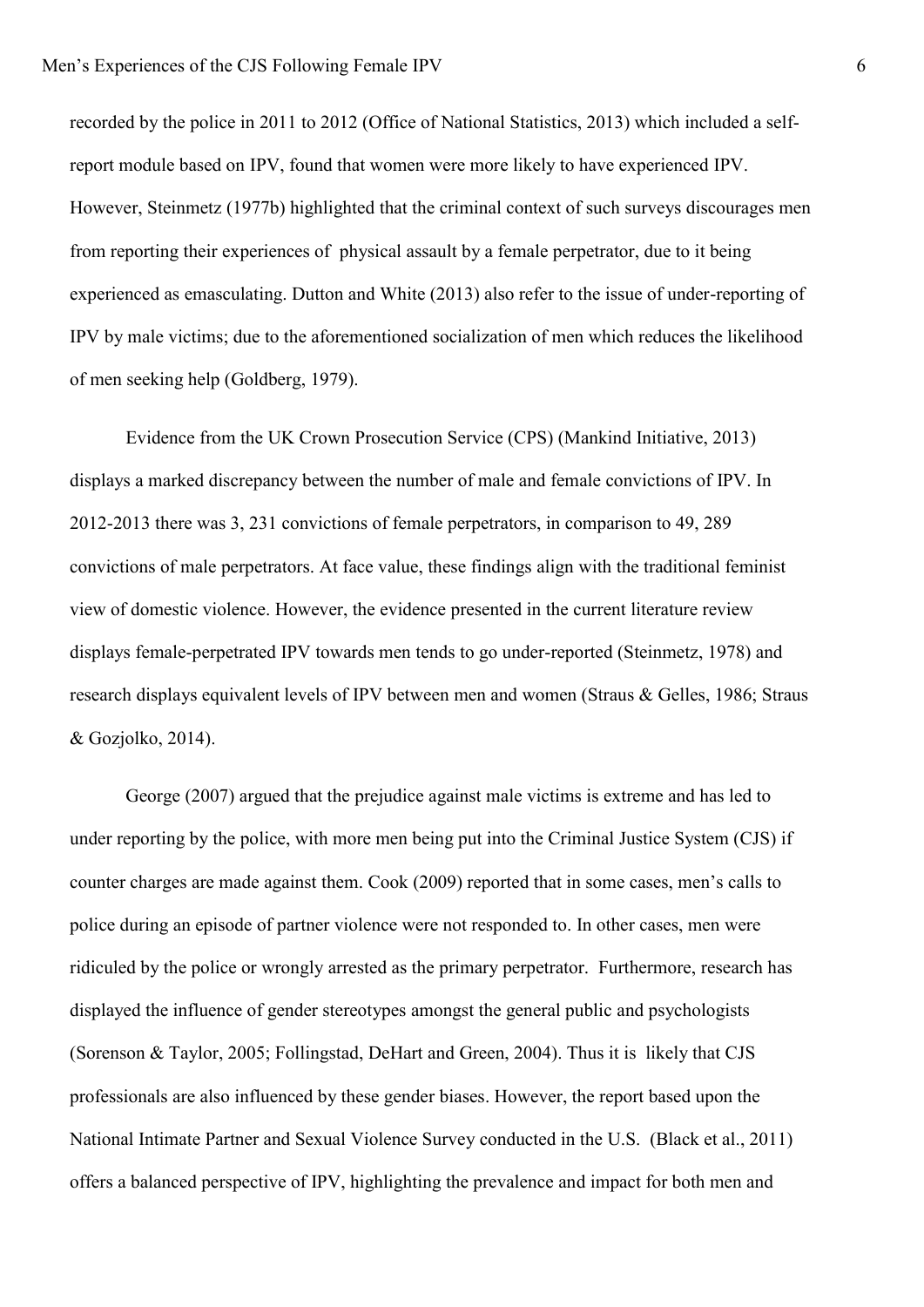women. This reflects a movement away from traditional feminist views of IPV and towards a more gender-informed perspective.

### **Rationale**

Qualitative methods can promote a better understanding of the context of IPV and provide much needed insights; however, there has been a dearth of men's narratives in the research literature (Allen-Collinson, 2009). Some qualitative research has been conducted into men's experiences which highlighted experiences of men being beaten, sleep-deprived, controlled and manipulated (Allen-Collinson, 2009). Migliaccio (2002) conducted in-depth interviews with men who reported psychological effects of the abuse, including suicidal thoughts, disassociation and avoidance. This study also identified external factors which hinder men's ability to escape from the abusive relationship, namely, the police. These qualitative studies show the beginnings of a more detailed understanding of men's experiences.

Research findings are contradictory which is indicative of the complexity of IPV. The majority of the research is based upon quantitative studies and meta-analyses of empirical research, which have been criticised for methodological issues (Nazroo, 1995), inconsistent use of terminology, disparities with reporting and recording, issues with the construction of official statistics, and decontextualization of abuse (Allen-Collinson, 2009). The few qualitative studies of this area have begun to build a more detailed understanding of the experiences of male victims. The current study aims to build upon the qualitative aspect of men's experiences of femaleperpetrated IPV within the United Kingdom, which at present is lacking within the literature base.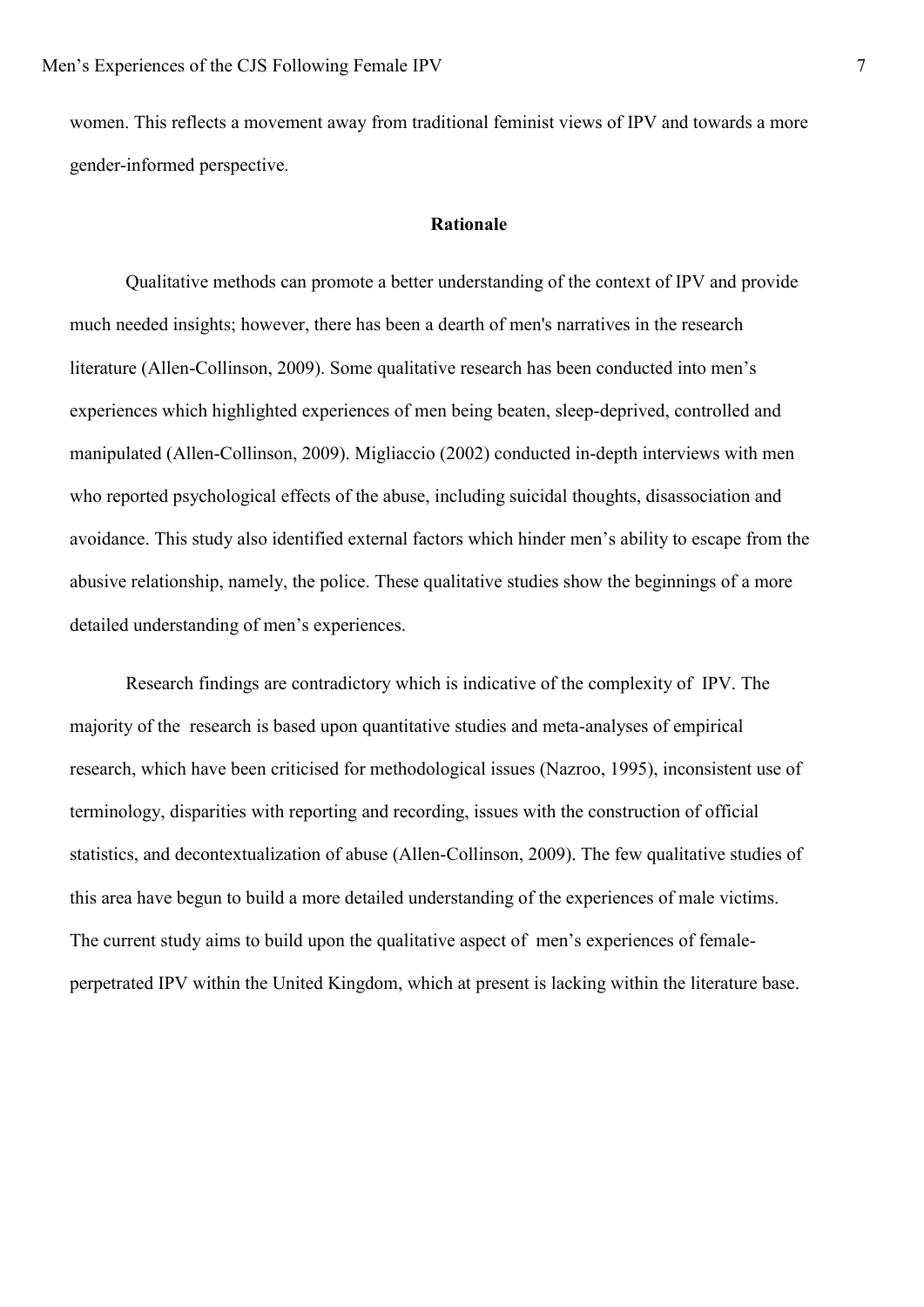#### **Methodology**

### **Design**

The aim of the study was to explore the experiences of men who had lived through femaleperpetrated IPV and had subsequent contact with the CJS. Given the sensitive nature of the research, a qualitative method was considered to offer a richer way of exploring these issues. An Interpretative Phenomenological Analysis (IPA) design was chosen in order to gain a rich detailed understanding of the men's experiences. An 'unstructured' approach (Smith, Flowers & Larkin 2009) was used, allowing for a deep exploration of unanticipated and unexpected findings. In the current study the participants were asked the following core question:

*'Please tell me about your experiences with the Criminal Justice System due to the intimate partner violence that you've experienced'*

This unstructured technique allowed the researcher to go with the flow of the interview and fully explore the participant's experiences.

# **Participants**

Six participants were interviewed, using a self-selected sampling technique. In order to fit the criteria for the study, the participants had to be male and above the age of eighteen. They had to have experienced female-perpetrated IPV and had subsequent involvement with the CJS.

Two participants were recruited through word of mouth advertising at a charitable agency involved in supporting male victims and were interviewed face-to-face. The remaining participants were recruited via advertisements placed on a website for men who have experienced IPV. As participants were located across the UK, interviews were conducted online via Skype in a confidential setting. Participants were allocated pseudonyms referred to throughout the study, namely Henry, Martin, David, Robert, Lee and Chris.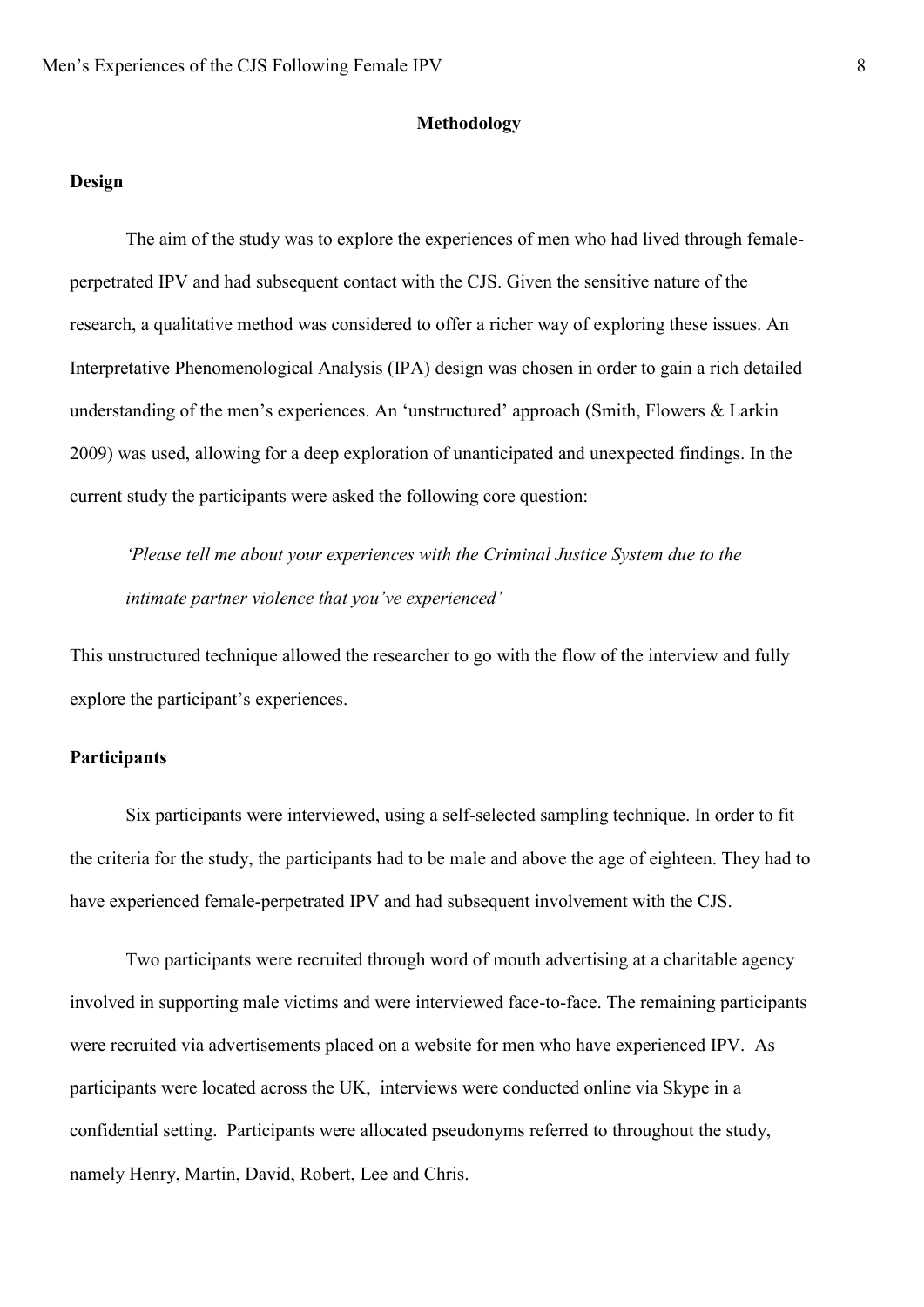### **Procedure**

Two weeks prior to the interview participants were provided with an information sheet and a consent sheet. For the face to face interviews arrangements were made to meet at a mutually convenient time. For those participating in Skype interviews a mutually convenient time and date was agreed for the interview to take place online. Signed consent forms were collected via e-mail prior to the Skype interviews commencing and were collected by hand before the face to face interviews. The interviews followed the 'unstructured' approach outlined by Smith, Flowers, and Larkin (2009) and lasted approximately one hour.

#### **Analysis**

Interviews were recorded and transcribed verbatim and ascribed line numbers before being analysed using IPA (Smith et al., 2009). The researcher engaged in a double hermeneutic in the analysis process, by attempting to make sense of the participant trying to make sense of what is happening to them (Smith et al, 2009). Meaning is central within IPA analysis, and constructing this meaning involves engaging in an interpretative relationship with the transcript (Smith and Osborn, 2003). The researcher followed the method suggested by Smith et al. (2009) whereby the researcher fully immersed herself into the original data by reading and re-reading the transcripts. Each transcript was annotated thoroughly and the researcher entered into a reflexive and interpretative process with the interview transcripts. Transcribed interviews were annotated individually with exploratory comments regarding the participants experience and perceptions (Smith et al. 2009). Three different levels of exploratory comments were employed, including descriptive, linguistic and conceptual (Smith er al, 2009), which allowed the researcher to engage with the content, language and underlying meanings of the transcripts. The researcher continued to annotate the transcribed interviews until themes begin to emerge which recurred throughout the text. The researcher then used abstraction (Smith et al., 2009) whereby similar emergent themes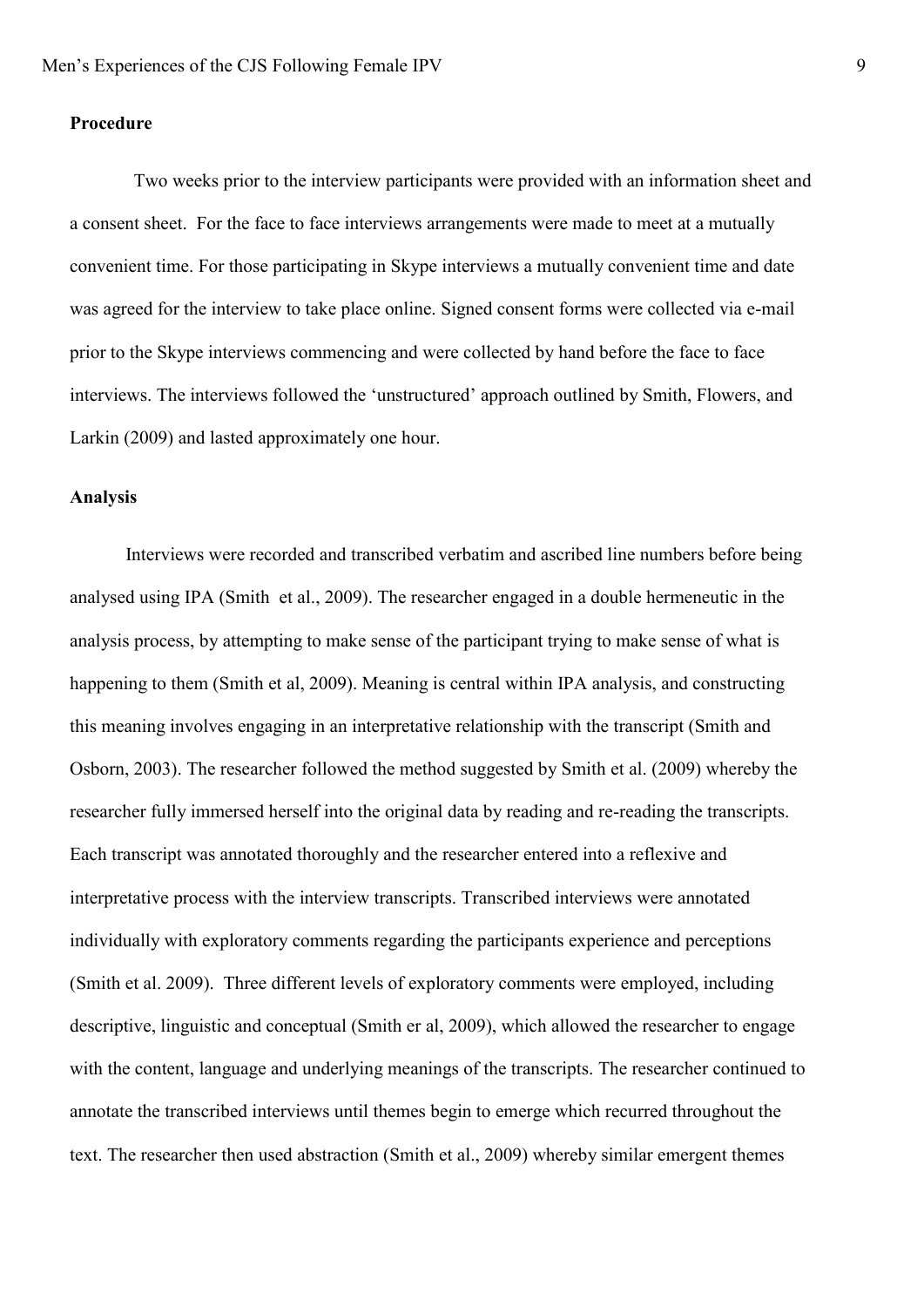were grouped together in order to develop main themes. This analysis process was repeated until all main themes and sub-themes were identified. In order to ensure trustworthiness of data researcher triangulation was undertake by collaborating with another researcher for possible interpretations of the transcripts. The researchers both read the same transcripts and arrived at similar interpretations, which allowed development of the themes.

### **Results**

Four main themes were identified:

- Guilty till Proven Innocent: Victim cast as Perpetrator
- $\triangleright$  Masculine Identity
- $\triangleright$  The Pressure Cooker: Negative Psychological Impact
- $\triangleright$  Light at the End of the Tunnel

An umbrella theme of 'trauma' ran throughout the interviews, which appeared to stem directly from the abuse perpetrated by their female partners, but was affected by their contact with the CJS. Trauma has been defined as an experience which leads to 'involuntary and radical change of a person's internal life', 'emotional, social, and eventually moral dysfunction because of its intensive devastating, uncontrollable, profound, and long-lasting impact on all internal dimensions of the person's life' and 'restlessness, grief, frustration, and paranoid and hostile feeling toward the harsh, unbearable, and threatening outside world' (Martens, 2005, p.116).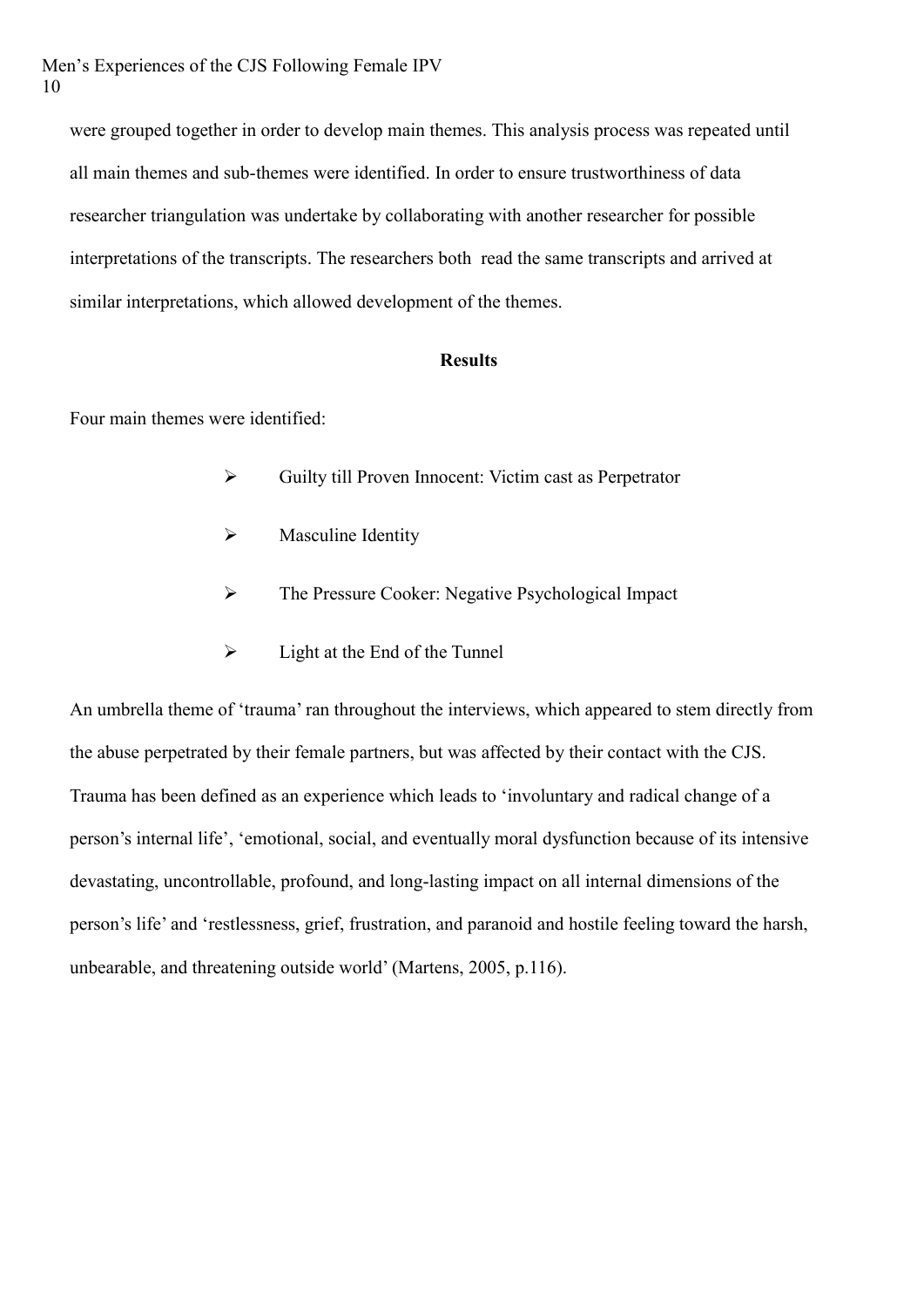Men's Experiences of the CJS Following Female IPV 11





The main themes are illustrated in figure 1 and shall be discussed alongside the sub-themes, using quotes from participants to support the themes.

# **Main Theme 1: Guilty Until Proven Innocent: Victim Cast As Perpetrator.**

**Figure 2.**

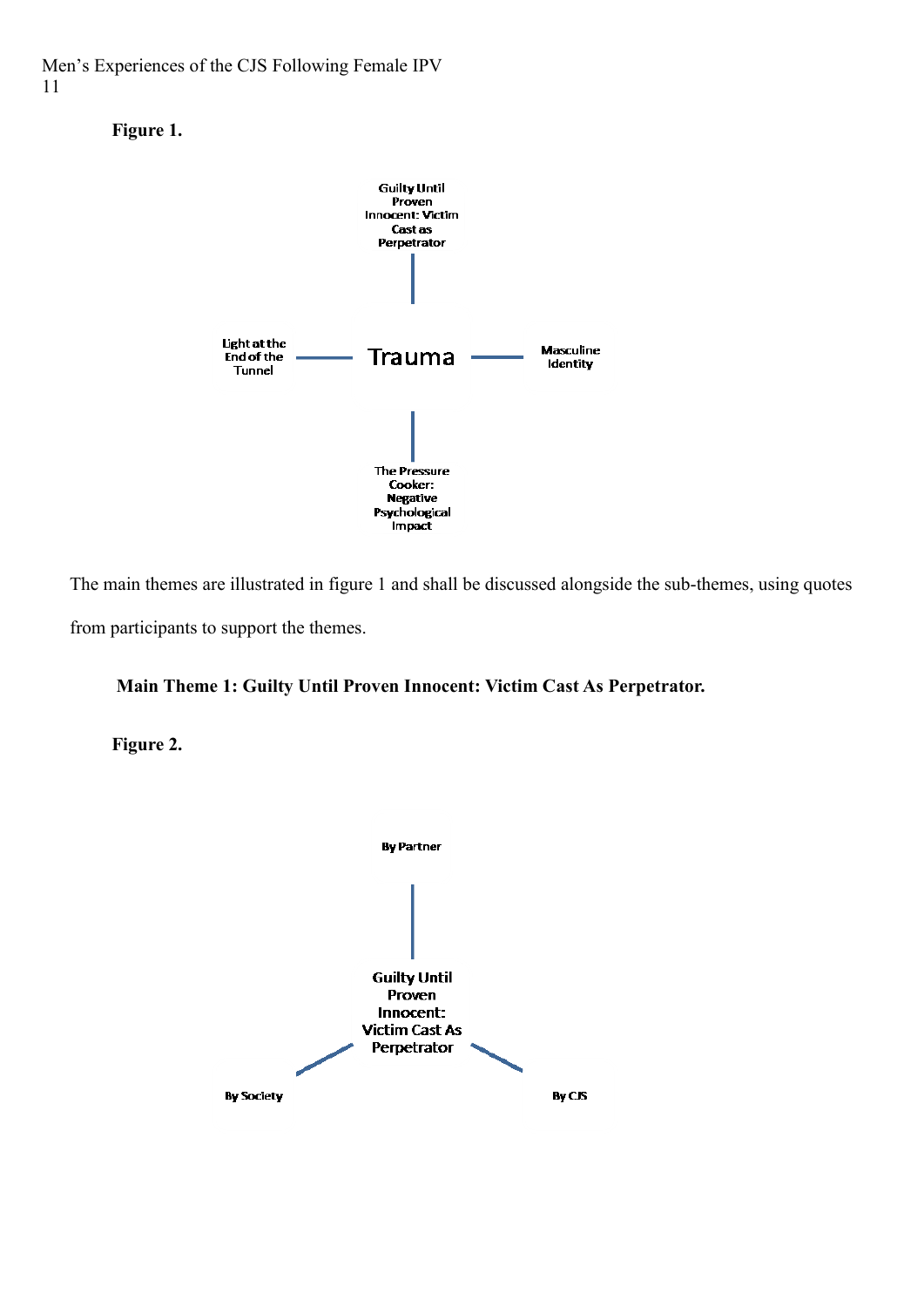Figure 2 represents the main theme of 'Guilty until Proven Innocent: Victim cast as Perpetrator' and sub themes including 'By Partner', 'By CJS' and 'By Society'. This theme developed from a narrative in which the men reflected upon their experiences of being treated like a perpetrator, despite being the victim, and their experiences not being listened to or believed.

#### **Sub-theme: By Partner.**

Participants referred often to the accusations of IPV made by their partner towards them, despite this dynamic being the inverse of the truth. Chris described his experiences of his partner making claims about him being psychologically abusive towards her.

*"She was calling the police on me, erm, you know, claiming that I was unhinged and that I was harassing her, you know she was getting threats"* (Chris)

Some of the men tried to think of reasons or theories to explain why their partner was trying to accuse them of being the perpetrator when they were actually the victim.

*"I then suspected that she was doing, the reason she was doing things to me was for an alternative motive and that was because she was having an affair with a work colleague [right] and she was wanting me to basically break down so she could move me out the house to move her partner back in"* (Lee)

#### **Sub-theme: By CJS.**

There was a feeling of being unfairly treated by the CJS and treat like a guilty perpetrator. This sub-theme highlighted that the treatment by the CJS can heighten the victimisation of the men, but also adds to the confusion they feel of being treated like a perpetrator. David refers to his anger towards the establishment and the police and feels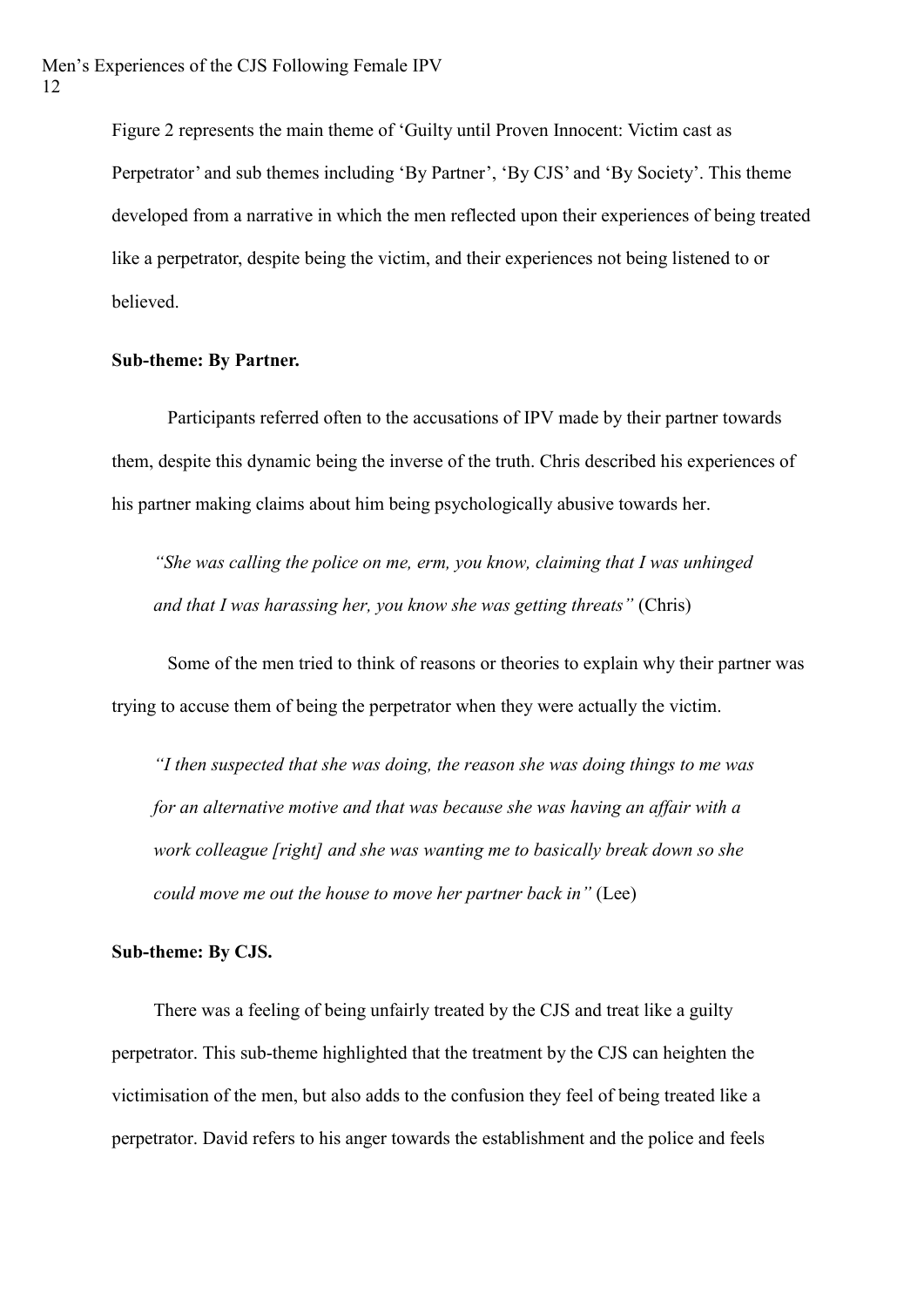the way he was treated was unfair. The fact that David refers to himself as the perpetrator is reflective of his confusion over his role as victim or perpetrator.

*"I've got a lot of anger towards the establishment as well and the police [yeah] and I think the police, like the way they deal with perpetrators in domestic situations is not right, because they're not, they're not fair"* (David)

Martin speaks of the web of lies he feels he is caught up in, with the law being on the side of his ex-partner.

*"I just feel like I'm caught up in a web of lies you know, with the law, the law on her side, because they haven't looked into the rest of it, because there's two sides to every story isn't there"* (Martin)

Henry also referred to a positive experience with the CJS which offered reassurance.

*"That was quite helpful actually. I mean I realized as well that he was the officer that questioned me, who was trying to prompt me for sort of information he needed [mm] during the questioning, well once we got some way through it. Ah, so I was quite reassured about that."* (Henry)

### **Sub-theme: By Society.**

Participants' spoke of being considered as a perpetrator by society as a whole, or their own beliefs that people would not believe their experiences.

*"Well, to have a whole country not believe what you're saying is ah, a great weight on someone's shoulders even though you can prove what you're saying"* (Lee)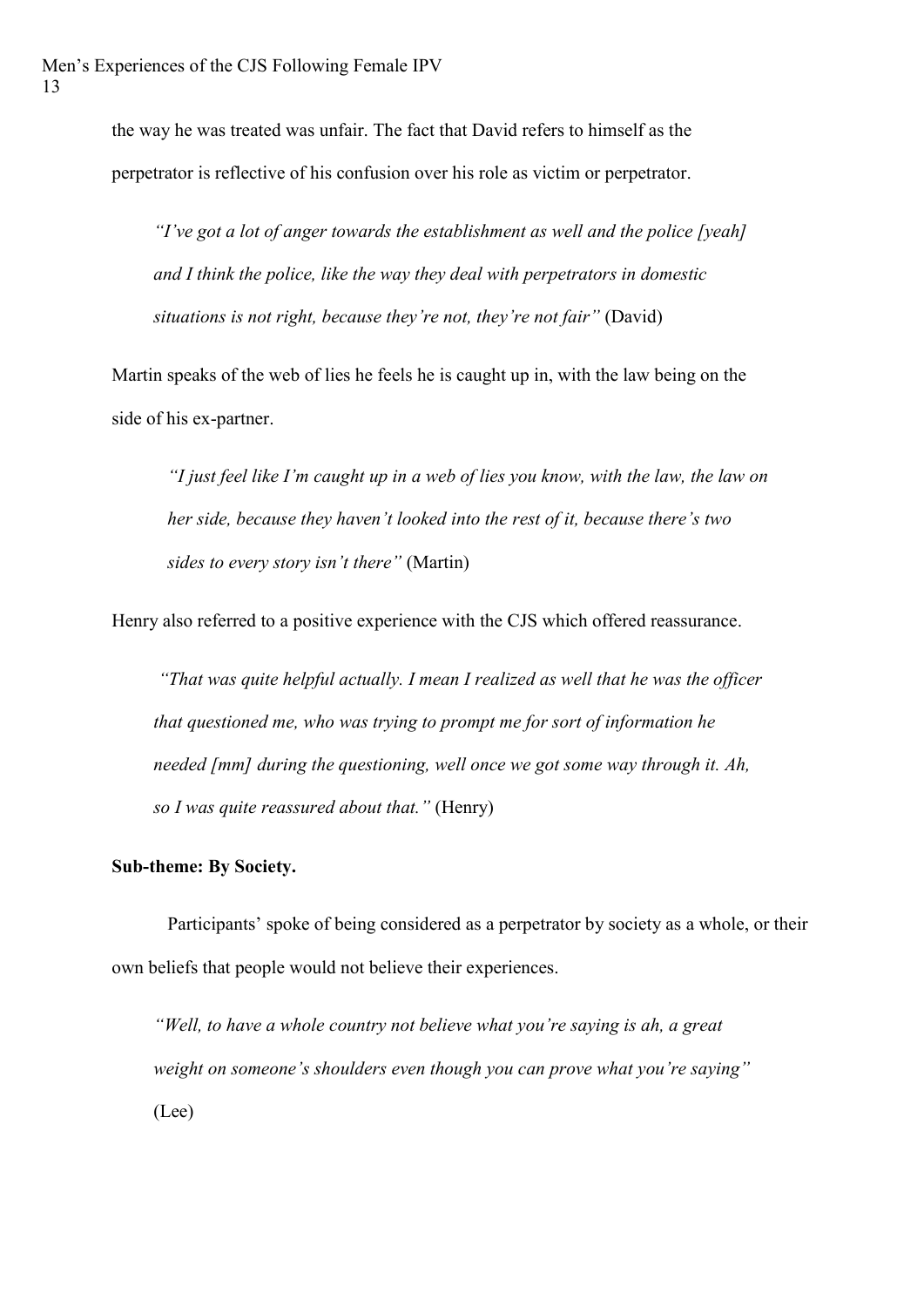Lee also described a vivid image of banging his head against a brick wall, connoting the frustration he feels at not being believed and being cast as the perpetrator.

*"The picture on the, on the cover of my book, I'm sorry to keep referring to my book, but that is my life work at the moment, is a man banging his head against a brick wall [and that's…] and that's precisely what it is."* (Lee)

Interestingly, Henry refers to a supportive friend who validated his experiences, which allowed him a sense of psychological strength when he was subsequently arrested.

*"Had I not spent most of the day that I was arrested with a close friend who was able to identify my wife's behavior and advise me, I would have been in a psychologically weak situation when arrested."* (Henry)

**Main Theme 2: Masculine Identity.** 

**Figure 3.**



Figure 3 represents the main theme of 'Masculine Identity' and sub-themes including 'Own Masculine Identity', 'CJS View of Gender' and 'Society View of Male Victims'. This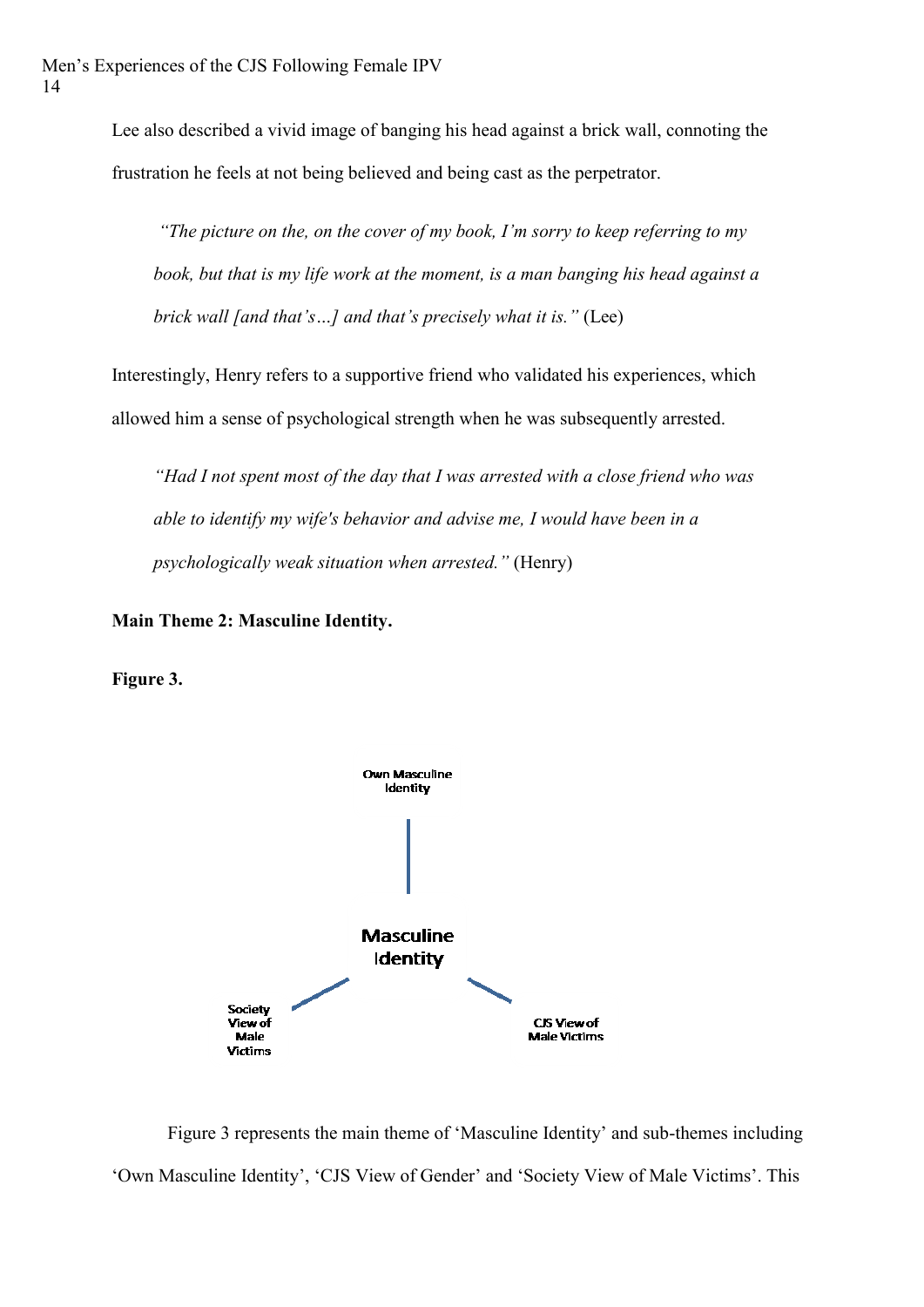theme developed from a narrative of how the men view their own gender and how their masculine gender identity impacts on their experiences, as well as their perceptions of how the CJS professionals and society as a whole view male victims of IPV.

#### **Sub-theme: Own Masculine Identity.**

The men spoke about their physicality and strength in reference to being a victim of female-perpetrated IPV.

Martin highlights the small physical size of his ex-partner in comparison to his own size and his reference to the 'bat out of hell' appears to illustrate the shock he felt when his partner perpetrated violence.

*"I'm quite a big bloke yeah and she's, she's not big, she's an average sized woman, she's about, must be 5'3 or something … but, when she goes she just turns into a monster … she just comes at you like a bat out of hell, it's really quite scary".* (Martin)

Some of the men described suffering from an element of loss of their masculine identity, particularly in reference to their physical appearance and their perception of being 'tough'.

*"the circumstances surrounding the ending the relationship sort of really magnified, for me anyway, magnified that, although I considered myself somewhat of a tough cookie, it didn't prevent me from ending up in therapy"* (Chris)

### **Sub-theme: CJS View of Male Victims.**

The men spoke about experiences of not being believed by the police and wider CJS. There appeared to be a real sense of injustice, with men speaking of disparities in treatment by the CJS based on the fact they are men. Chris refers to the 'black and white' attitude of the police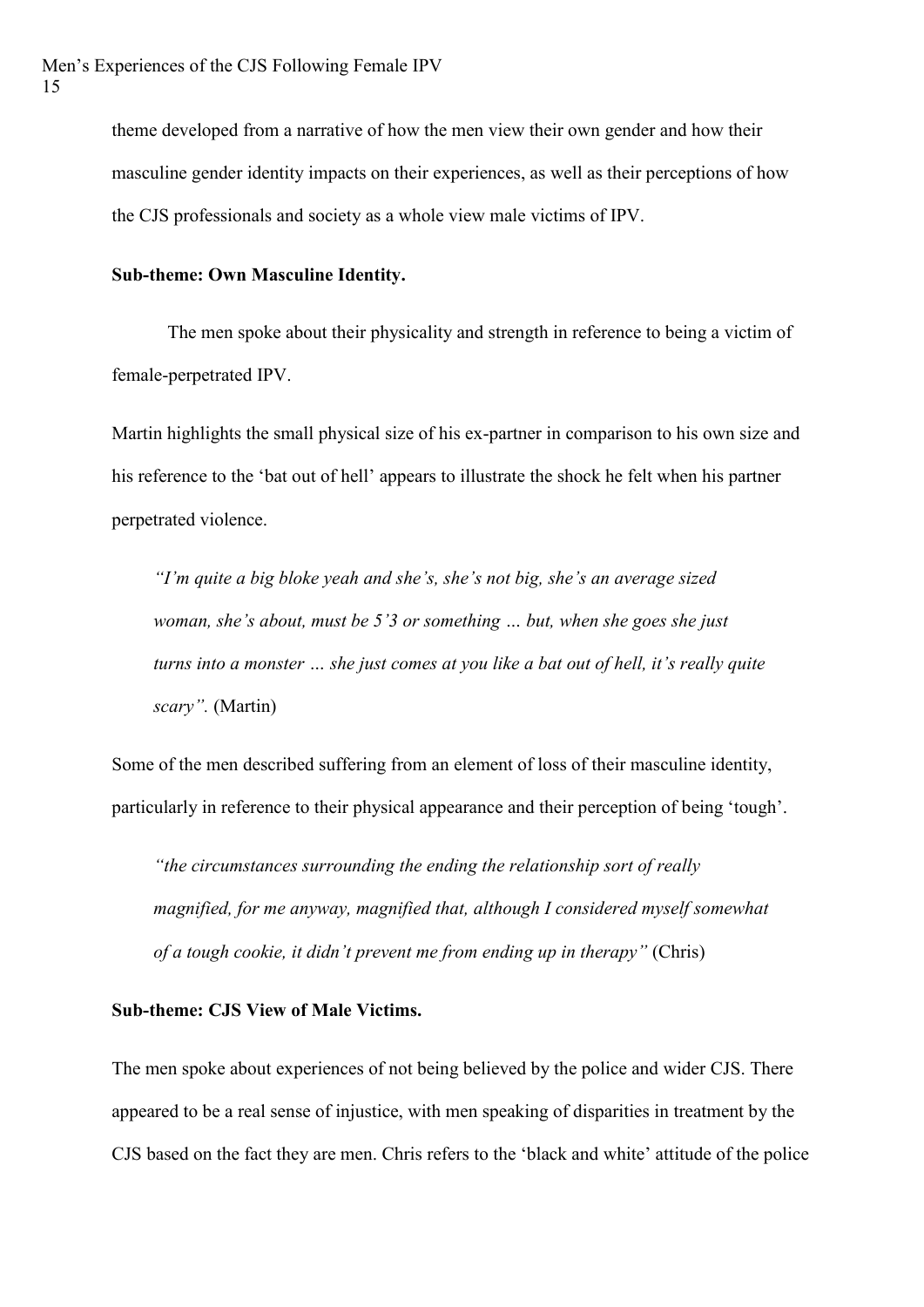and some of the men made reference to changes which need to be made within CJS in order to improve the situation for male victims and change people's perceptions.

*"They're very black and white these guys [mm]. Erm, and I personally got the impression that, if you're male, you're a perpetrator, if you're female, you're a victim"* (Chris)

*"The headquarters of the DV unit has a massive billboard outside its building, 'he's a big hit with the ladies' and it's a man standing over a woman, hitting the woman".* (Lee)

# **Society View of Male Victims.**

The men spoke about a feeling of inequality between the genders within society, with the sense that men are treated unfairly due to societal beliefs around gender roles.

Robert experienced the influence of society's beliefs around gender roles, which seemed to immobilise him from seeking further help and lead him to retreat into an isolative state.

*"You couldn't just stand up and say 'I am a battered husband' because battered husbands didn't exist. Battered women did, but battered men … nobody believed it."* (Robert)

Lee goes further into his experiences of society's view of men who have experienced IPV, adding that his experience is of being segregated by society.

*"I can now fully understand how Afro-Caribbean people felt in the 50s and 60s when they first arrived in the UK. They were tried like pariahs, they were segregated and that's how it feels."* (Lee)

# **Main Theme 3: The Pressure Cooker: Negative Psychological Impact**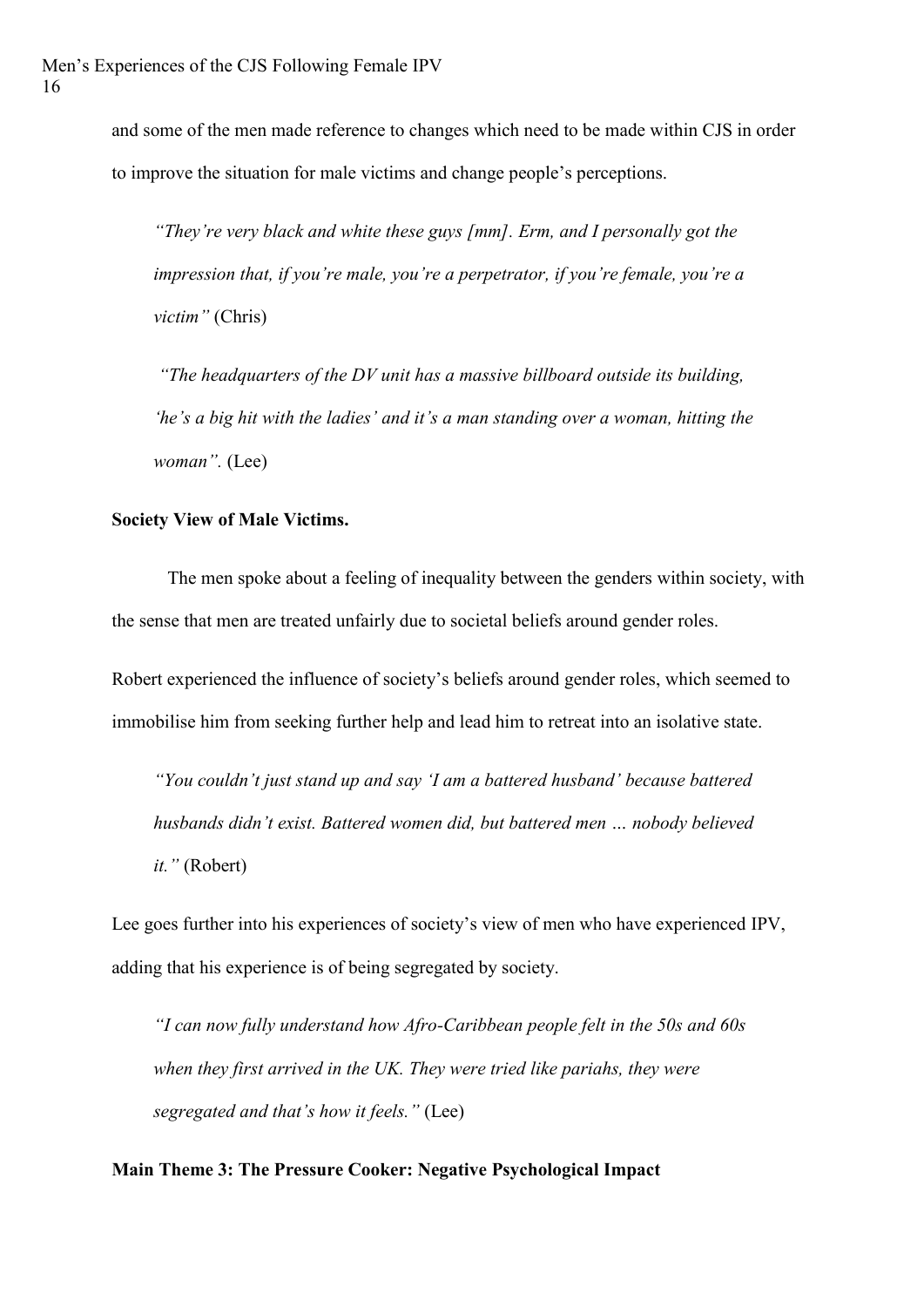Men's Experiences of the CJS Following Female IPV 17





Figure 4 represents the main theme of 'The Pressure Cooker: Negative Psychological Impact' and sub-themes including 'Pressing the Trigger', 'Walking on Eggshells: Post-Traumatic Stress' and 'End of My World'. This theme developed from the overarching accounts of psychological distress experienced by the men in the study as a result of their experiences of IPV.

# **Sub-theme: Pressing the Trigger.**

Participants spoke about their feelings of anger, towards their abusive partners and the CJS. However the intensity of this emotion seemed to equate more to 'rage' than anger, and some of the men made reference to a trigger point, with some feeling that they could have become the perpetrators themselves due to the intensity of this emotion. It is possible that the experience of rage was a symptom of depression for the men in the current study, with previous research showing depression manifests itself differently in men, such as through anger or aggression, due to masculinity norms which view sadness as a vulnerability and socially unacceptable (Addis, 2008; Martin et al., 2013). When the societal expectations and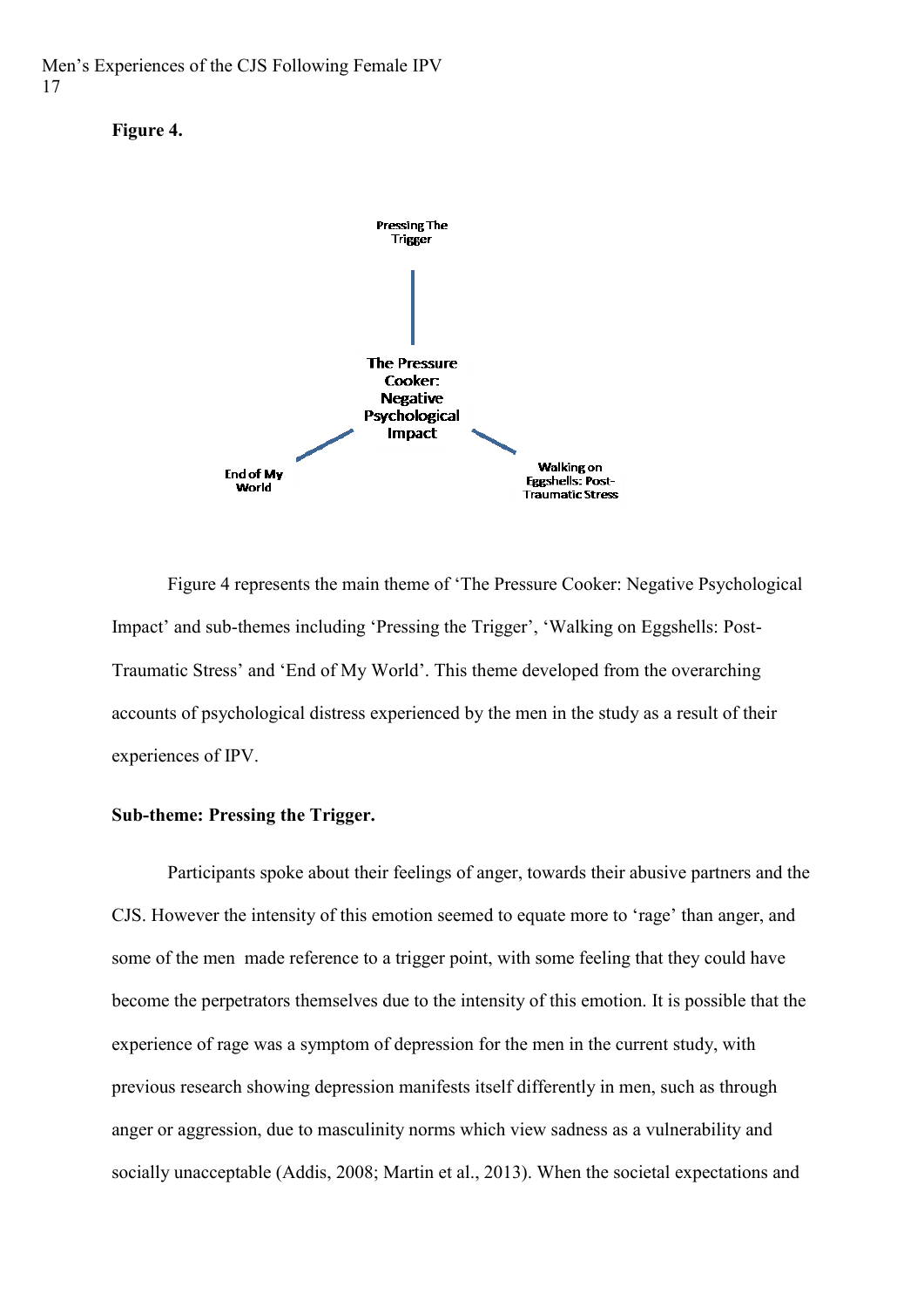the gender norms for men are taken into account, it appears that the rage experienced by the men is a manifestation of the emotional pain they have due to their experiences of IPV.

The men referred to a point or trigger in which the anger takes over and they react.

*"She pressed my trigger didn't she and I flipped"* (David)

Some of the men referred to the intensity of the rage as so high that it could have potentially lead them to being the perpetrators of violence. These feelings of rage were expressed towards both their ex-partners and the police.

*"I wanted to get out and kill them [yeah] because … I just hated it" (David)* 

*"It very nearly did end up that it was me that was delivering the violence"* (Chris)

# **Sub-theme: Walking on Eggshells: Post-Traumatic Stress Symptoms.**

The DSM-5 (APA, 2013) attributes several symptoms to a diagnosis of PTSD. In the current study, the men spoke of several aspects of their experience which could be attributable to the symptoms described within the DSM-5.

Henry's experience is indicative of the symptom described in the DSM-5 of recurrent, distressing dreams which relates to the traumatic event.

*"I had a nightmare [mm] the police were actually after me and tried to pin a very serious crime on me [mm] I think it was murder and they found something, they dug something up"* (Henry)

The men also described their difficulties with sleep when living through their experiences of IPV.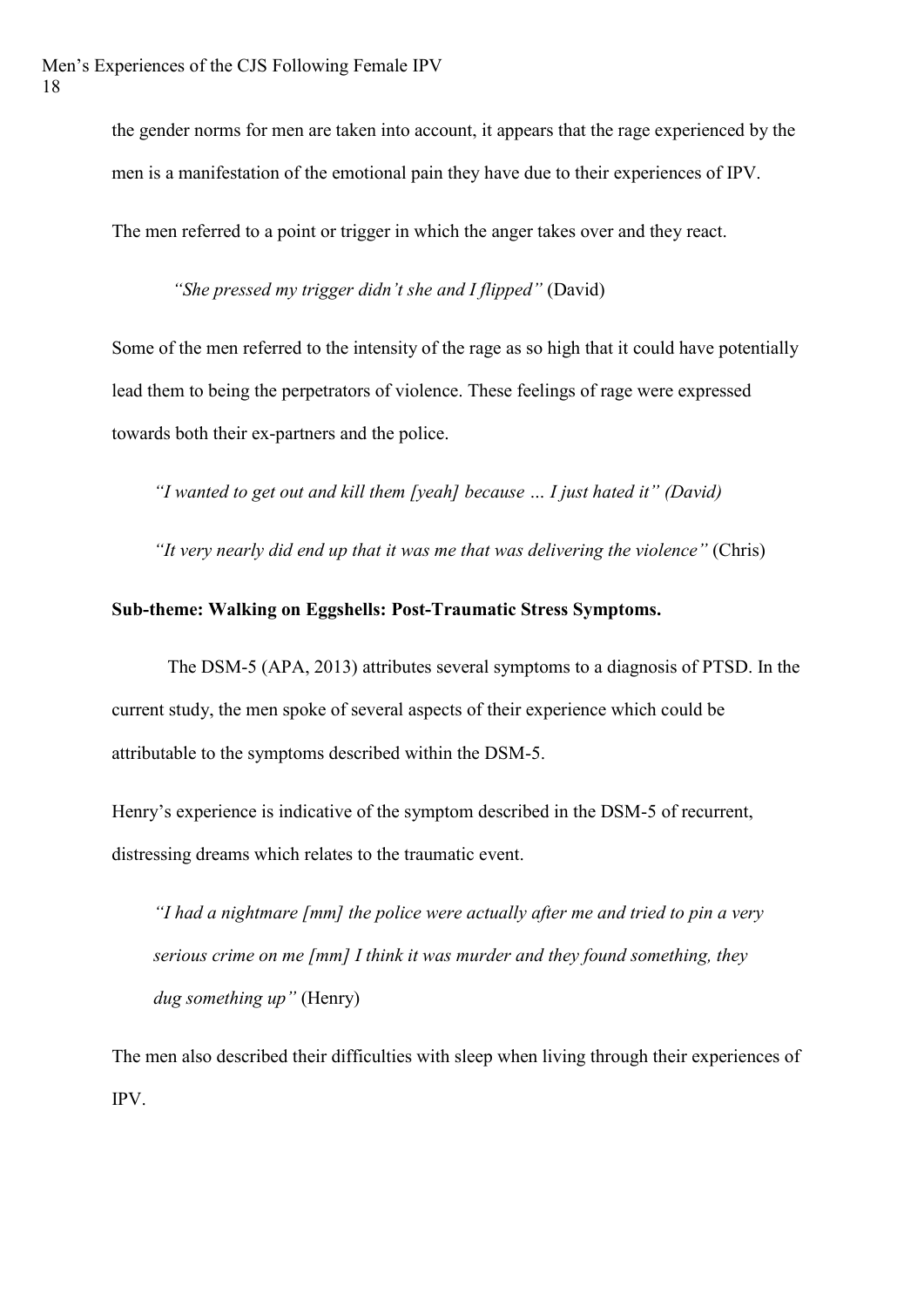*"a nurse diagnosed me with something called acute sleep deprivation and I told my wife that and she would still prevent actively, the following day, preventing me sleeping" (*Henry)

The men's experiences were also in line with the 'persistent negative emotional state' outlined in the DSM-5.

*"one of the other things I found out I was getting depressed on a regular basis. Erm, I still suffer from depression now"* (Chris)

Lee also referred to his suicidal thoughts in relation to his experiences of partner violence, which highlights the association between PTSD and suicidal ideation and suicidal attempts.

*"I have contemplated suicide"* (Lee)

Some men described a diminished interest or participation in significant activities as a result of their experiences, indicating a symptom of PTSD.

*"it's been three years now since I, I eventually got out the house but, them three years I might as well have gone to jail, because I've lived in a house and I very rarely go out now."* (Lee)

Henry and Martin both describe experiences of hyper vigilance, where they have been in a heightened state of anxiety. Henry spoke about this in reference to his fears of the police coming after him whereas Martin spoke about this when referring to the control he was under by his abusive partner. This highlights the 'parallel processes' between feeling threatened at home and by the CJS.

*"If a police car was driving up my street, I was wary about where they were going [mm] whether they were following me"* (Henry)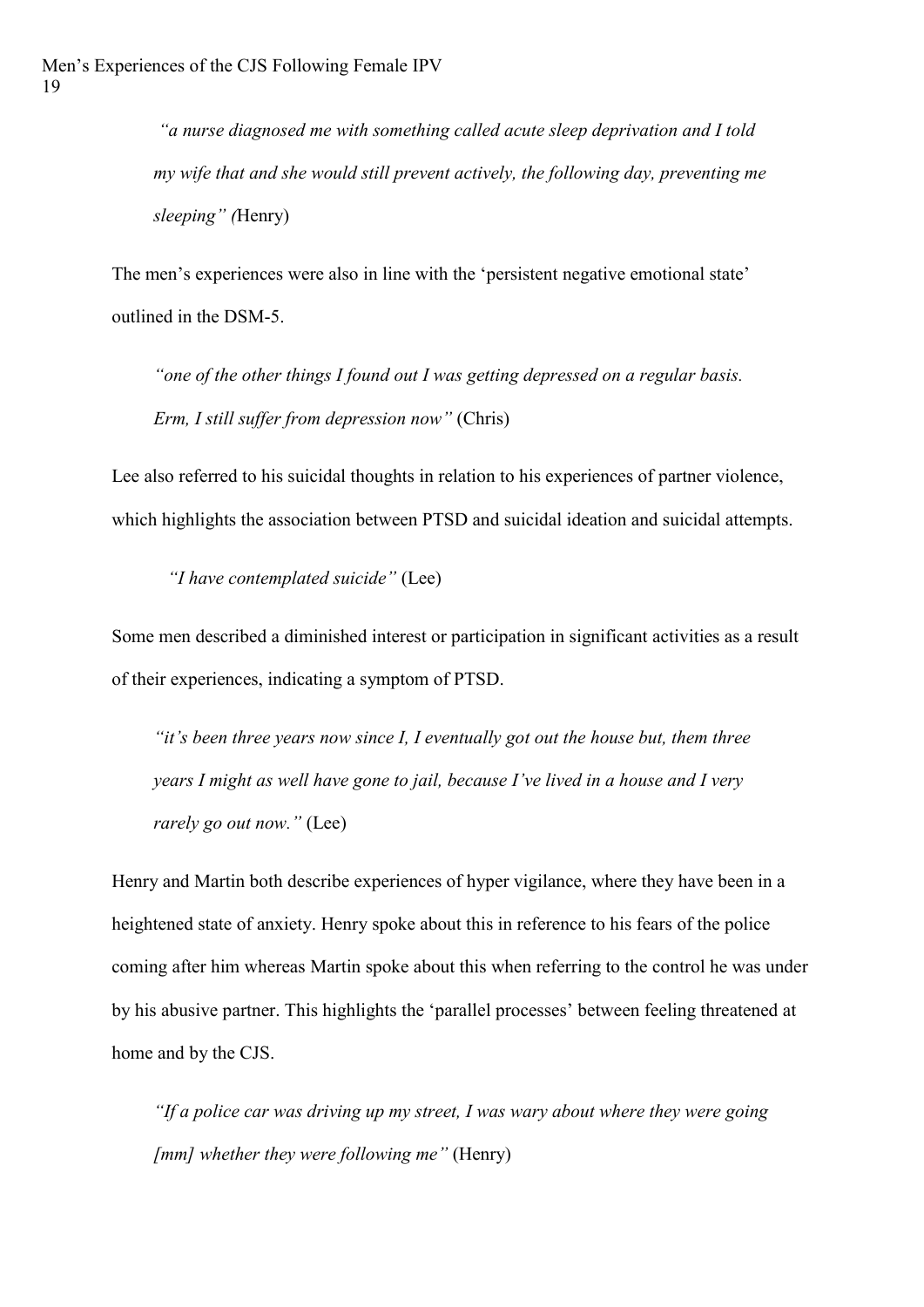*"I was basically walking on eggshells, you know, you know that sort of that thing, you know it's going to happen but you just don't know quite when"* (Martin)

# **Sub-theme: End of my World**

In the interviews the men referred to losses which they have experienced as a result of the IPV. A dominant aspect of the losses was that of isolation, inasmuch as the abuse they lived through has led them to avoid future relationships.

David spoke about losing friendships due to a direct consequence of the controlling behaviors of his abusive partner.

*"I lost my friends, seeing them regularly, being able to chill with them, relax with them, talk to them."* (David)

Lee referred to a loss in his cognitive capacities to concentrate; this appears to be a result of the trauma he has lived through. Lee also spoke proudly of his previous career, signifying a profound loss now that he feels unable to carry on in his professional role.

*"Now, if someone puts the slightest bit of pressure on me I give up the job and walk away. I can't take pressure. I can't encompass any type of long thought, something that needs to be concentrated on, I can't cope with that anymore."* (Lee)

**Main Theme 4: Light at the End of the Tunnel.** 

**Figure 5.**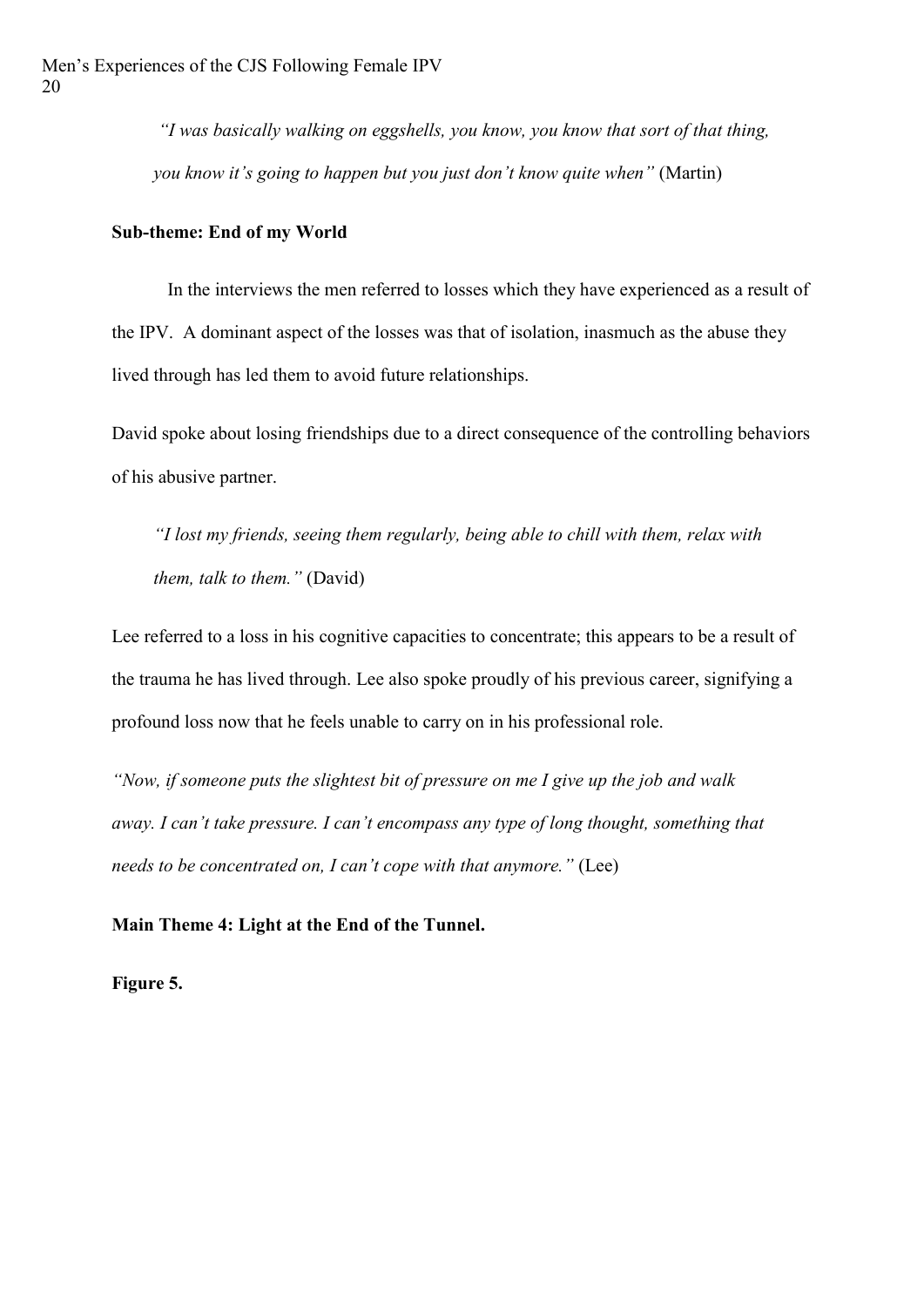

Figure 5 represents the main theme of 'Light at the End of the Tunnel' and subthemes including 'Meaning Making', 'New Experiences and Relationships' and 'Altruistic Motives'. This main theme relates to the concept of post-traumatic growth, which refers to positive psychological changes experienced as a result of a highly traumatic event (Tedeschi & Calhoun, 1996).

# **Sub-theme: Meaning Making.**

The sub-theme of meaning making developed from recognizing a narrative within the interviews of the men attempting to make sense of their experiences and derive meaning from what they had been through. Some of the men referred to deriving meaning from educating themselves about relationships and human behavior. This appeared to serve the purpose of working through the confusion of being cast as the perpetrator due to their gender role in society.

*"Having done some research myself about relationships and how they should be healthy relationships, that's not how it is you know. People should have their own separate lives, but still have time together"* (David)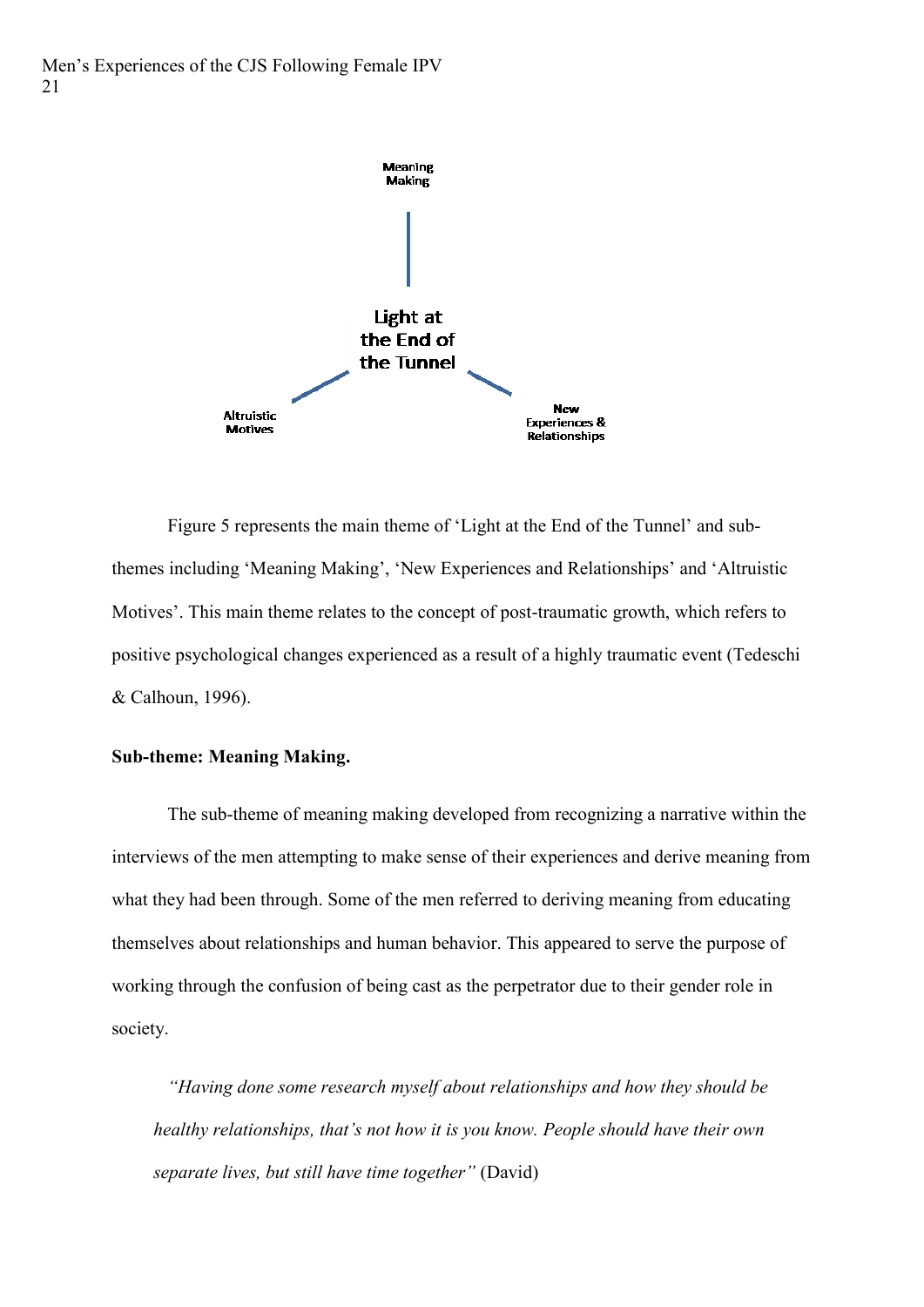*"The only conclusion I can come to is that she did fit the profile of a narcissist personality"* (Chris)

David likens his experiences to a story in the Bible of Samson and Delilah which appears to help manage his confusion over whether he was the victim or the perpetrator. Spirituality and religious beliefs may offer a framework for individuals to reassess traumatic situations as less of a threat and more of a challenge, providing a narrative that positive outcomes can emerge from suffering (Aldwin, 1994).

*"Delilah wants to control Samson and … because Samson is this warrior who's able to defeat all these soldiers, but, she manipulates Samson … and then he loses his strength … that's what I felt like in the sense of my analogy, in the sense that she took away my … strength, my freedom, my expression of myself, she took away me and then, I became very isolated, very withdrawn"* (David)

Robert sums up the meaning he has derived from his experiences. His use of the term 'survivor' connotes a sense of empowerment and acceptance.

*"I'm fine, I'm a survivor"* (Robert)

### **Sub-theme: New Experiences & Relationships.**

'New Experiences and Relationships' developed from an association which a number of the men made between living through the abuse and the subsequent aftermath with the CJS with the formation of new relationships and trying new experiences.

Chris explains the process he went through in striving for new possibilities and challenges, which represents his attempt to reconstruct his shattered sense of self (Tedeschi and Calhoun, 1996).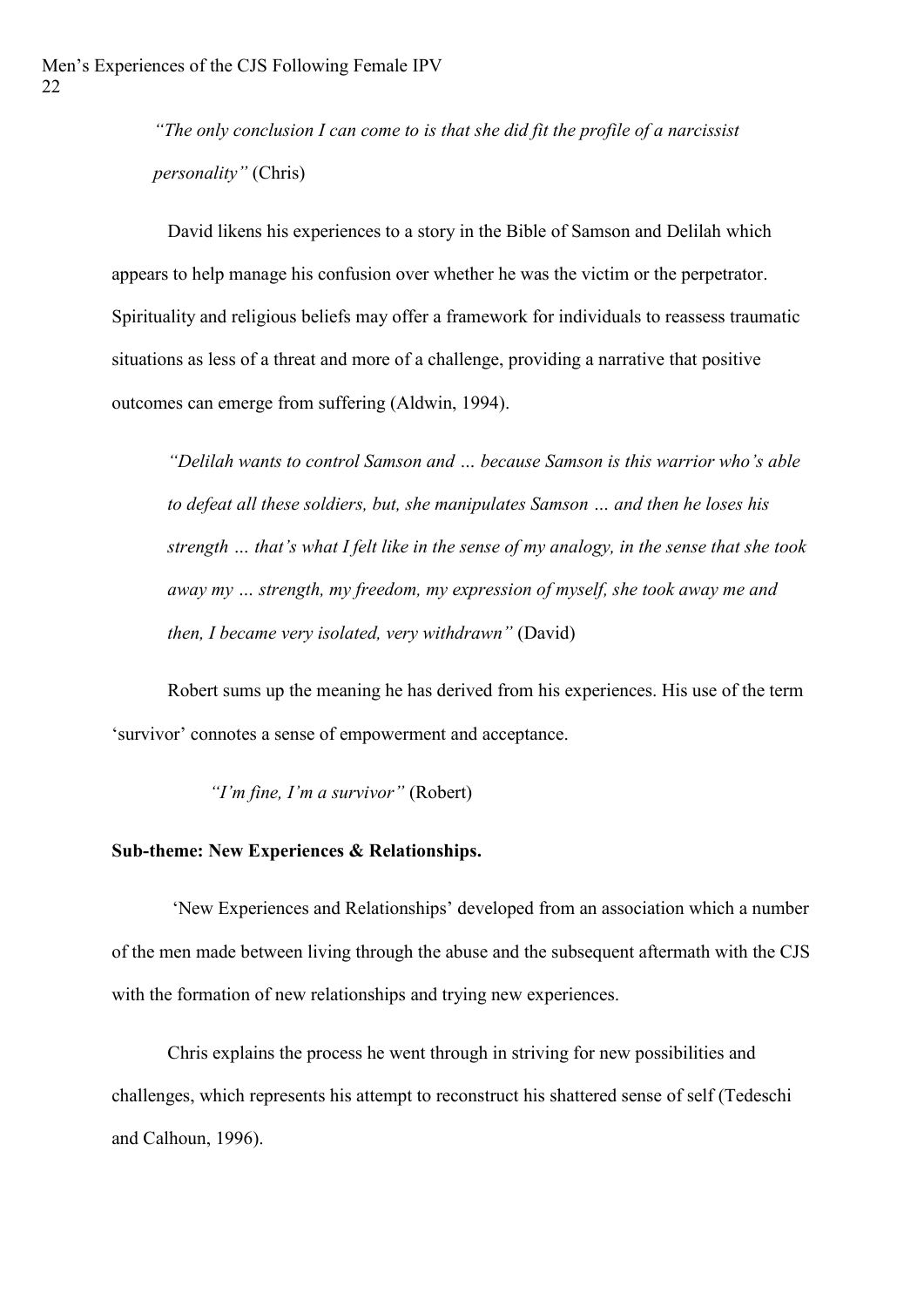*"I did get on with my life, did various things. I went and climbed Kilimanjaro … ah, that was an adventure I was having. Ah, I think it was probably part of trying to prove that I wasn't all the things that she claimed I was"* (Chris)

Martin uses the analogy of seeing light at the end of the tunnel to describe his experiences of IPV and the CJS.

*"I can see light at the end of the tunnel and life is looking up at the moment so, I'm happy where I am [that sounds good] and I've met some nice friends round here and … life's on the up"* (Martin)

Some of the men described new relationships which they formed since living through their abusive relationships.

*"Well I got my life back just over three years ago. I happened to be in the right place at the right time and met somebody who's genuinely warm and caring"* (Robert).

# **Sub-theme: Altruistic Motives.**

Vulnerability after a traumatic event has been linked to an increase in compassion, empathy and altruism (Salter & Stallard, 2004). In the current study the men inclined towards a specific kind of altruism, that of trying to help other men living through IPV.

Chris refers to one of the reasons he wanted to share his experiences in the research process being to contribute something positive to men going through similar experiences.

*"I think by us having this conversation, er, what, what would be nice I suppose and I suppose it's more or less impossible that I could contribute something*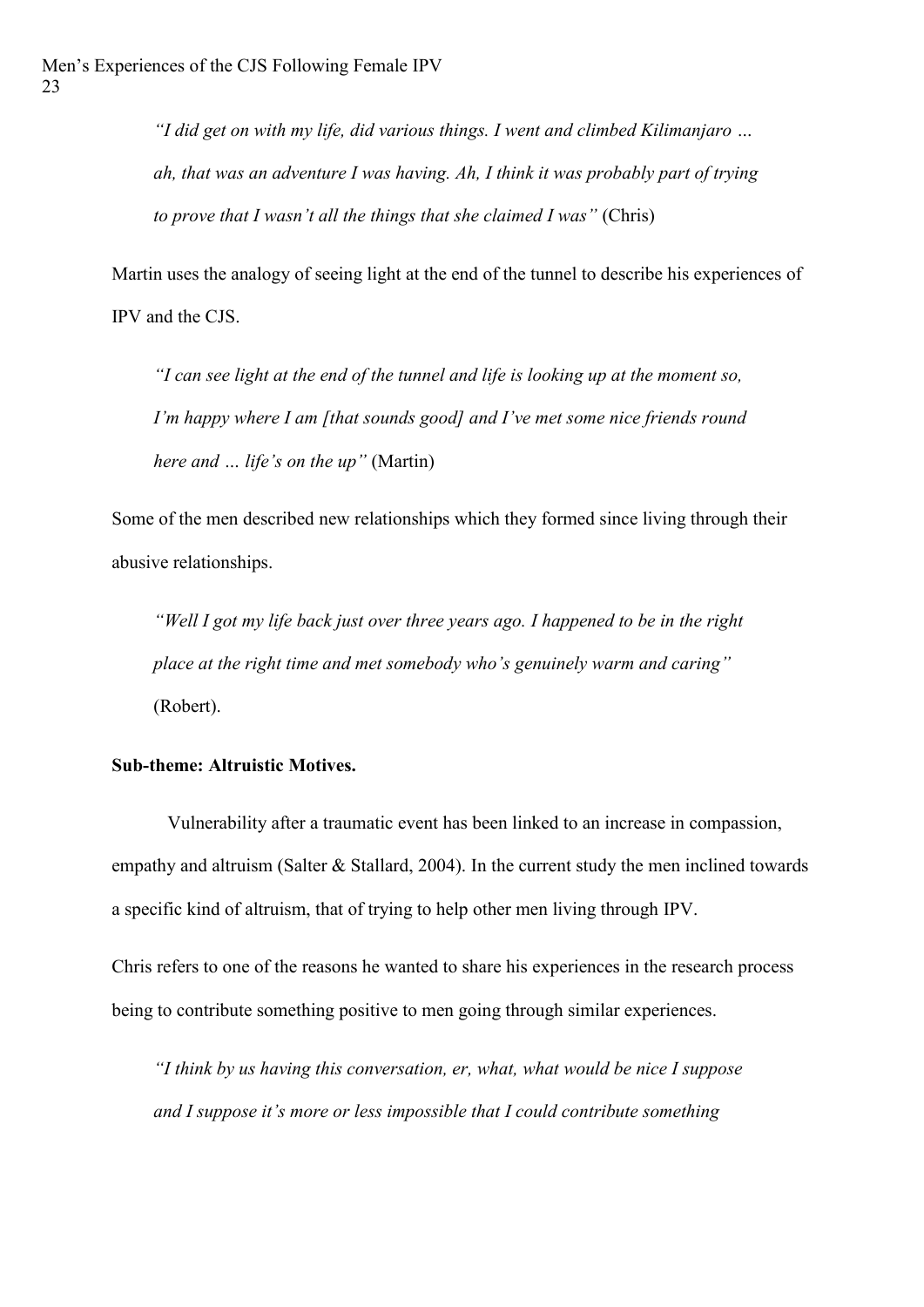*positive to somebody else that has been going through similar experiences"* (Chris)

Following his experiences, Lee wrote and published a book, with the intention of educating other men in similar circumstances.

*"I've now published that book in the vain hope that other men will read this"* (Lee)

### **Discussion**

The study of IPV has, in the main, been dominated by researching female victims and male perpetrators. The present study has provided an insight into men's retrospective lived experience of the CJS following female-perpetrated IPV, in order to begin to address the needs of this under-researched population. The psychological impact of IPV for the men in current study appeared to be perpetuated by their experiences of not being believed or being treated like the guilty perpetrator by the CJS professionals, thus becoming further traumatized by the system. These experiences seems to be intrinsically linked to the prevailing gender stereotypes which affect society as a whole, thus it is not surprising that those professionals within the CJS are also influenced. Where the men in the study had had a positive experience of the police or had received support and belief elsewhere, this appeared to provide a sense of psychological strength, highlighting the value that a more gender informed perspective can have.

The men in the current study had experiences of being dismissed or ignored, with police focusing only on the 'criminal' side of it and ignoring psychological abuse. This echoes the depth of research which fails to account for male victims or minimises their experiences. Perhaps it is out of fear that by opening up to the experiences of male victims of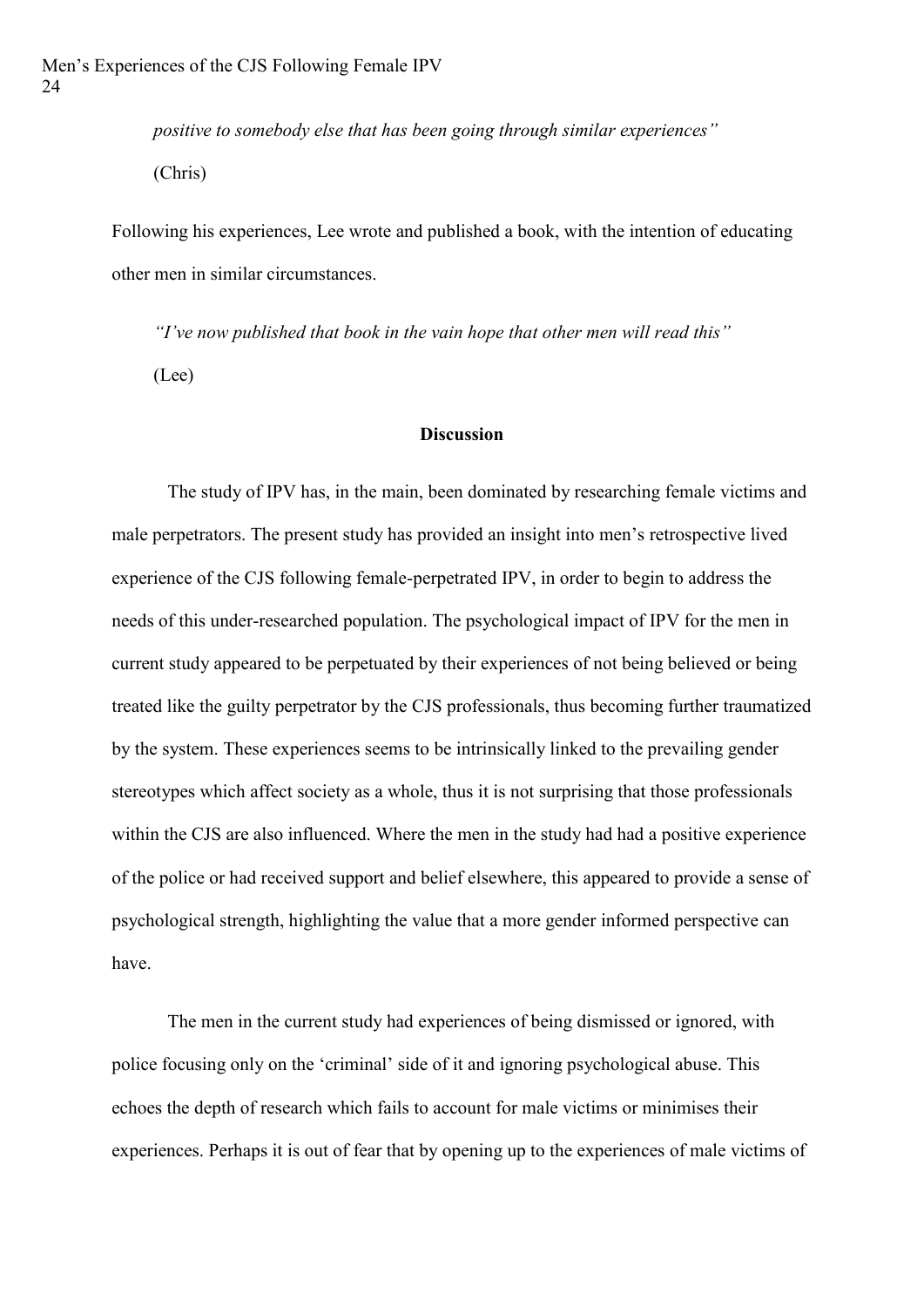IPV then female victims will once again become oppressed and voiceless. However this does not have to be the case, and the more recognition that IPV affects women and men, the more services and attitudes to victims and perpetrators can be improved.

Whilst the current study offered a unique exploration of men's experience of the CJS following female-perpetrated IPV which extended previous quantitative studies and research based upon female victims, it is not without its limitations, which future research may be able to address.

One potential limitation of the current study is the lack of representativeness and small sample size used. Official statistics published by the Office for National Statistics and Home Office analysts (Office for National Statistics, 2013) displayed that younger men were more likely to have experienced IPV than older men. However, in the current study the men were all within the age range 40-65, which limits the representativeness of the study. As the men in the current study were all recruited via services for male victims, this may suggest that younger men are not accessing or are not aware of these services. Indeed, previous studies have displayed that older victims are more likely to report IPV (MacDonald, 2001) and draw upon police help (Tarling & Morris, 2010).Perhaps the life experience and maturity that age brings has allowed the men in the current study to feel more confident in accessing help and talking about their experiences. The age-range within the current study may be perceived as a limitation in that it does not capture a broader range of experiences. However, Brocki and Wearden (2006) suggest that IPA research does not aspire to achieve a representative sample in terms of either population or probability. Furthermore, it has been argued that qualitative research seeks to provide in-depth analyses of a small group's experiences rather than representative samples and that knowledge is derived through a series of small-scale but detailed studies (Touroni & Coyle, 2002). Thus the conclusions drawn are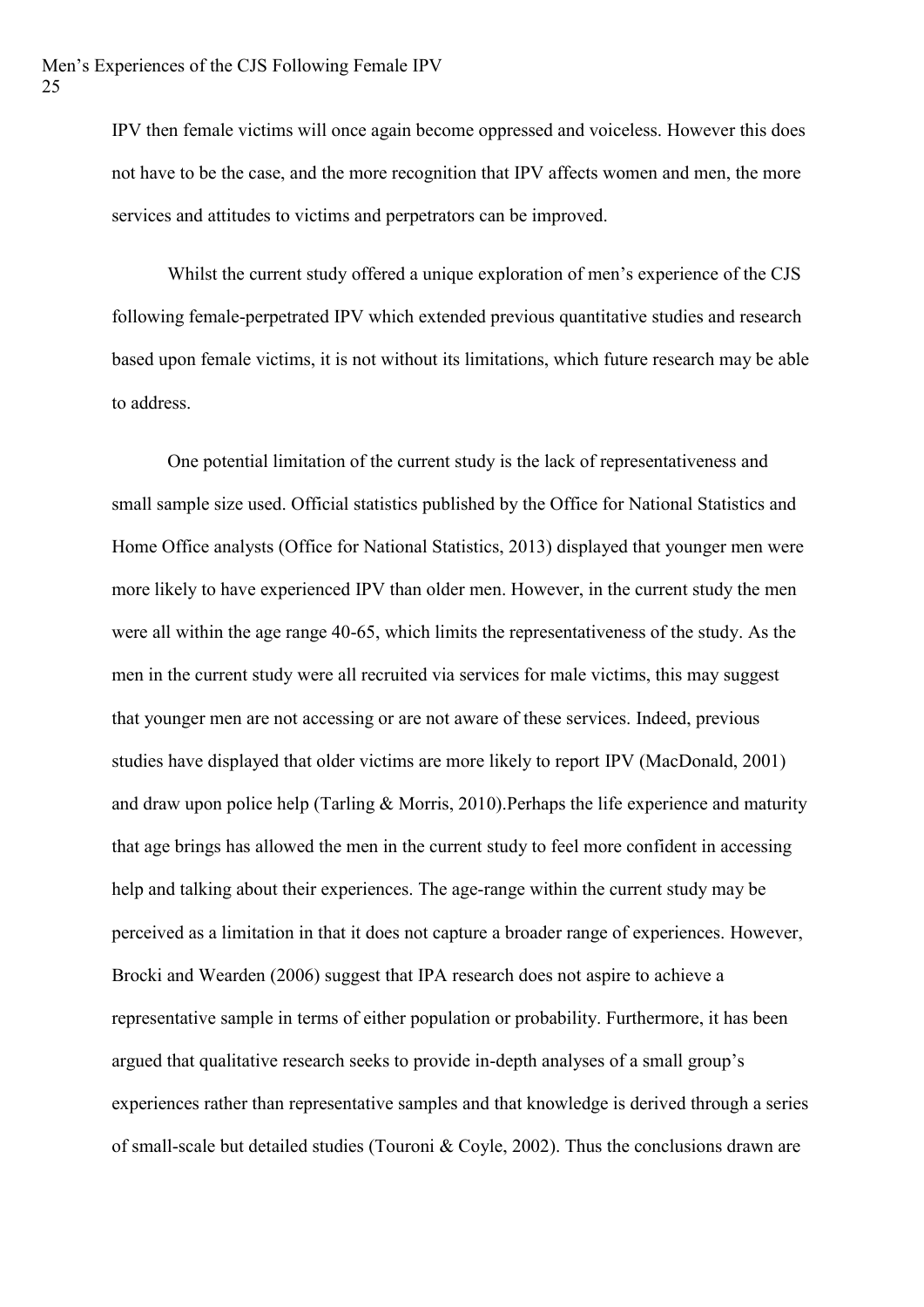specific to the particular group and generalisations must be approached with caution (Flowers, Smith, Sheeran & Beail, 1997).

A further potential limitation of the current study is the retrospective nature of the research, with the men recalling their experiences of IPV from their previous relationships. In some cases these experiences were more than ten years ago, whilst others experiences were more recently, within the past year. The retrospective nature of the research may have been affected by cognitive bias and the memories recalled by the men may have been altered over time due to this. Furthermore, due to the controversial nature of the topic, the men may have been affected by social desirability bias. However, this does not take away the fact that this is how the men have made sense of their experiences and it is important to note that 'our being in the world is always perspectival, always temporal, and always 'in-relation-to' something' (Smith et al, 2009, p.18). Thus, it is the interpretation of the men's meaning-making which is the key to phenomenological enquiry and as an IPA researcher, it is important to stay with the 'sense making' and not move towards veracity (Smith et al., 2009). Moreover, the men in the current study appeared to provide an open account of their feelings of rage, suggesting they felt comfortable enough to disclose experiences which may not be viewed as 'socially desirable'.

It is also acknowledged that the sample used in this study was self-selected, thus the experiences may not reflect all male victims who have had contact with the CJS, but only those who sought help. Other men who did not seek out such resources may have responded differently and highlighted other issues or experiences which have not been covered in the current study.

Another point worth mentioning is the use of Skype, which was necessary due to difficulties accessing men willing to come forward about their experiences. The experience of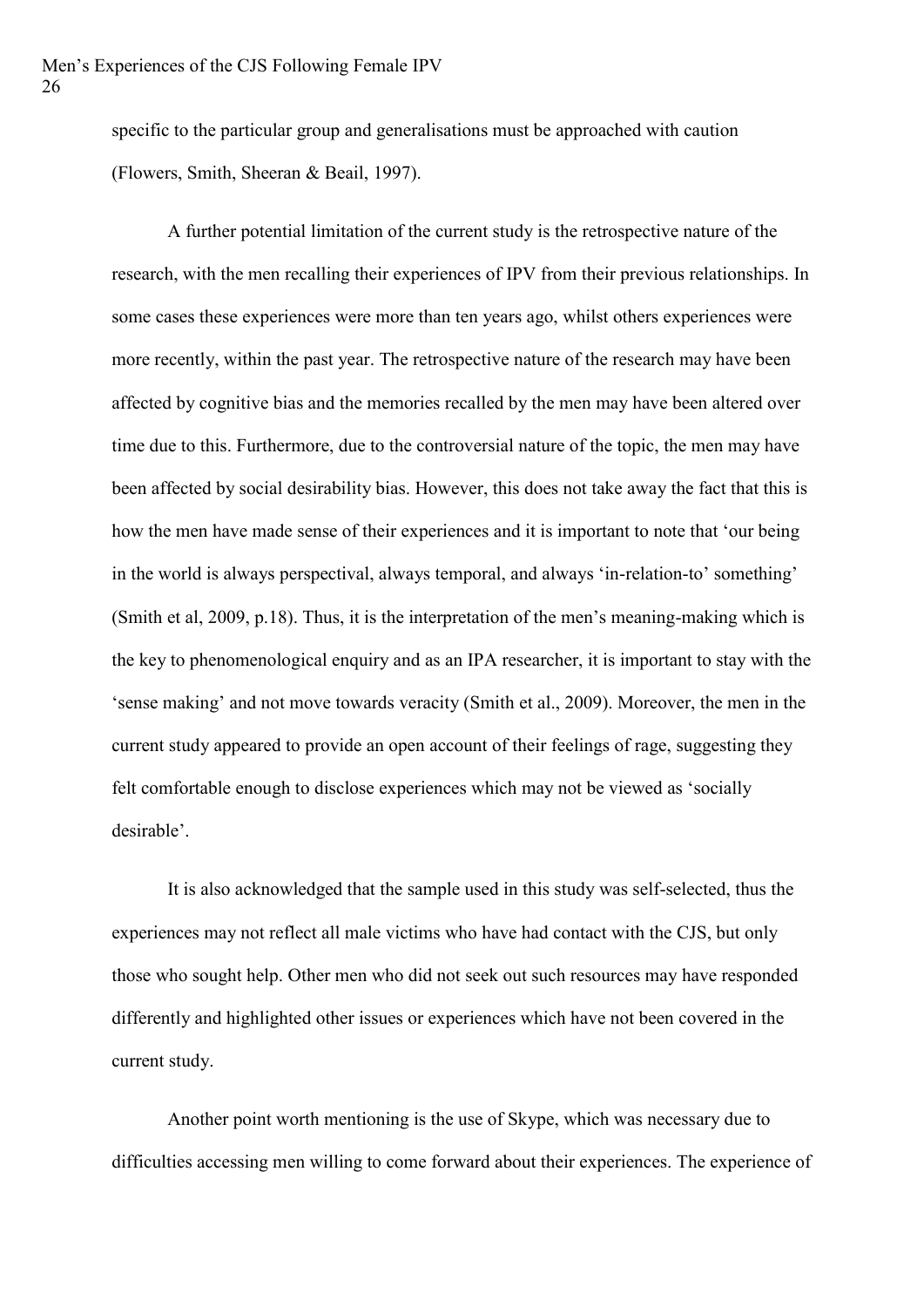using Skype felt different to the face-to-face interviews in that it took longer to develop a rapport with the men. However, the men did settle into telling their story and engaged well in the process. Further research using Skype as a tool for interviews may benefit from developing a rapport with participants prior to the interview; in order to ease any discomfort they may feel in telling their story to a person they have not met face to face.

The findings of the current study revealed the importance of developing more services which are accessible to men, in order to receive necessary support tailored to their emotional and psychological needs. The current study has revealed the psychological impact of IPV for men, which has the added pressure of the societal expectations of masculinity and IPV stereotypes. Services tailored to male victims would allow a space for men to explore and release their feelings of rage and loss and work through their post-traumatic stress in a safe, containing therapeutic environment. Services may also be enhanced by including group interventions overseen by a skilled professional, such as a psychologist or counselor, where men can share their experiences and thus lower their sense of isolation and stigmatization. In order for such services to develop and expand, the issue of IPV towards men needs to be made more public in order for services to be provided with funding. By providing such services, it is likely that male victims will be less likely to remain in the abusive relationship and thus less police intervention will be needed. In some circumstances, where the couple involved are both abusive to each other but are motivated to change, it may be helpful to provide therapeutic interventions tailored towards the couple. The finding of altruistic motives for the men in the current study may also be an important factor to think about when developing services to support men. Peer support groups in such services may be helpful to provide the men with necessary support, as well as providing them with a sense of meaning and fulfil their altruistic needs to help others who are suffering.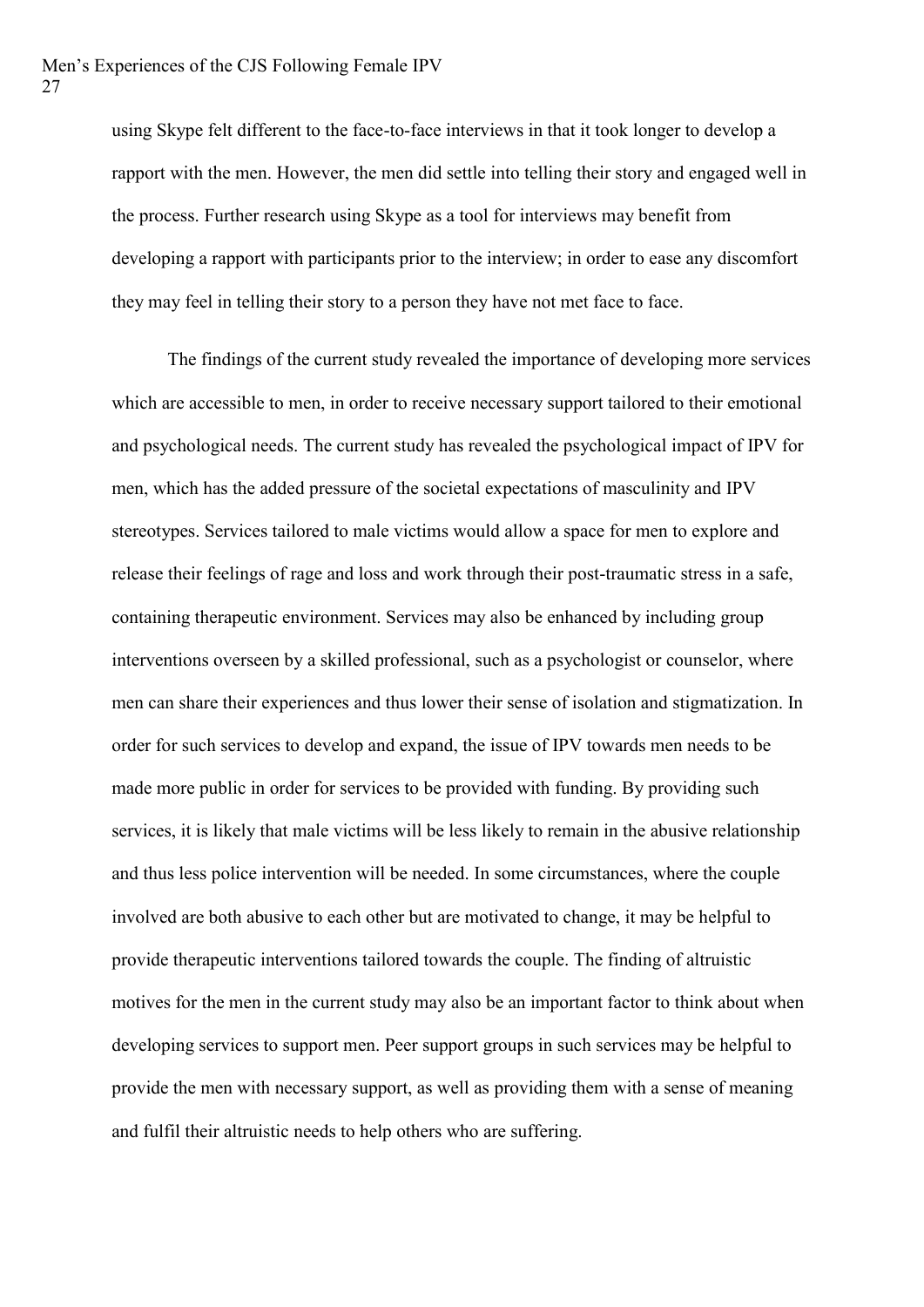The current study highlighted the impact of gender stereotypes in CJS interventions for IPV. In the current study there appeared to be a continuum, with some of the men experiencing severe physical 'manhandling' by the police and others not being accused of perpetration, but referring to the attitude of the police of having no empathy and no willingness to listen to the men's experiences of partner violence. When there was a positive experience of a police member, one who offered advice about local support services for example, this appeared to help reduce the psychological impact of being arrested under false charges. Based on these findings it seems necessary to set up psycho-educational workshops for CJS professionals in order to provide an understanding of the emotional experience of male victims and encourage a more balanced, gender-informedperspective of IPV.

Just as increasing research around violence against women has led to a developing awareness of the magnitude of this epidemic (Watts & Zimmerman, 2002); the same must be done for violence against men. On reflection of current research limitations, it would be helpful to gain an understanding of the experiences of younger men. Recently there has been an advertising campaign launched by the Home Office aimed at raising awareness of teenage domestic violence, with the victims advertised as female. Thus, it may be helpful to conduct research into teenage male victim's experiences in order to raise awareness of this side too. Another area for possible future research would be to measure the attitudes of CJS professionals towards male victims. It may also be helpful to gain a qualitative understanding of police's experiences of IPV situations, in order to tailor psycho-educational interventions to the experiences of the couples and professionals involved. Other future directions for research may investigate the influence that childhood has on entering abusive relationships. The psychodynamic perspective may offer an insight as to why men and women repeat patterns of relationships, which may provide a perspective that is less entrenched in gender stereotypes.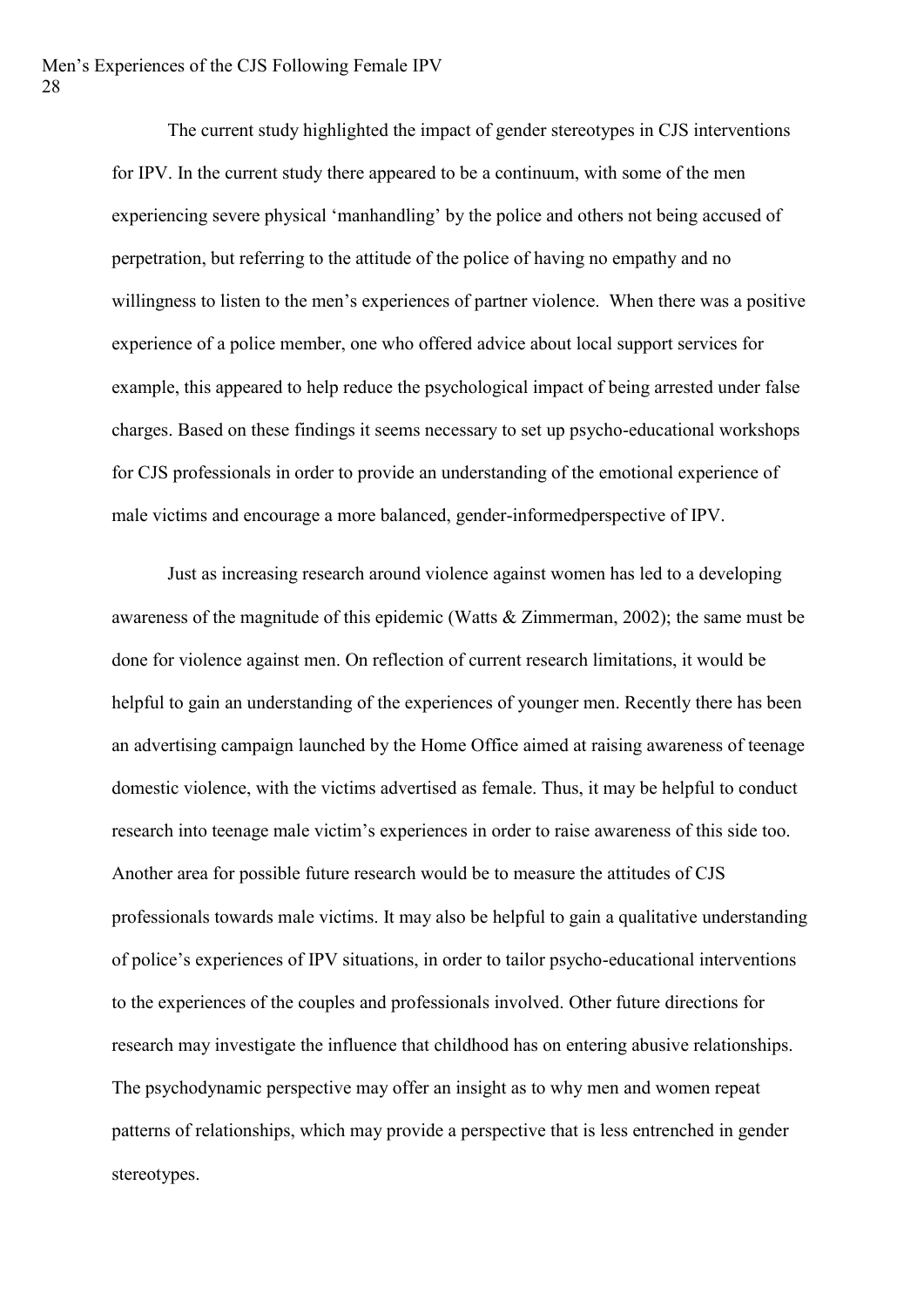The current study has identified the experience of posttraumatic growth in male survivors of IPV. A more detailed investigation into this area may be useful in order to deepen the understanding of men's experiences and provide insight into what may help to facilitate posttraumatic growth with this specific population. A more in-depth understanding of how men interpret the strengths which facilitated their recovery can help professionals gain a comprehensive viewpoint of the many dimensions of healing from IPV.

In sum, the current research supports the statement that IPV is indeed a human issue and not a gender issue (McNeely, Cook & Torres, 2001) and has the potential to traumatize the victims involved, regardless of gender. In order to begin to change the treatment of male victims the current stereotypes ingrained within society need to be challenged by conducting further research and raising awareness of this issue. As a final note, the current study does not aim to place blame with the professionals within the CJS, but one of understanding that everyone is affected by the stereotypes embedded within society about gender and IPV, and awareness of this needs to be promoted in order to begin to change this mind-set, particularly for those professionals directly involved in IPV situations.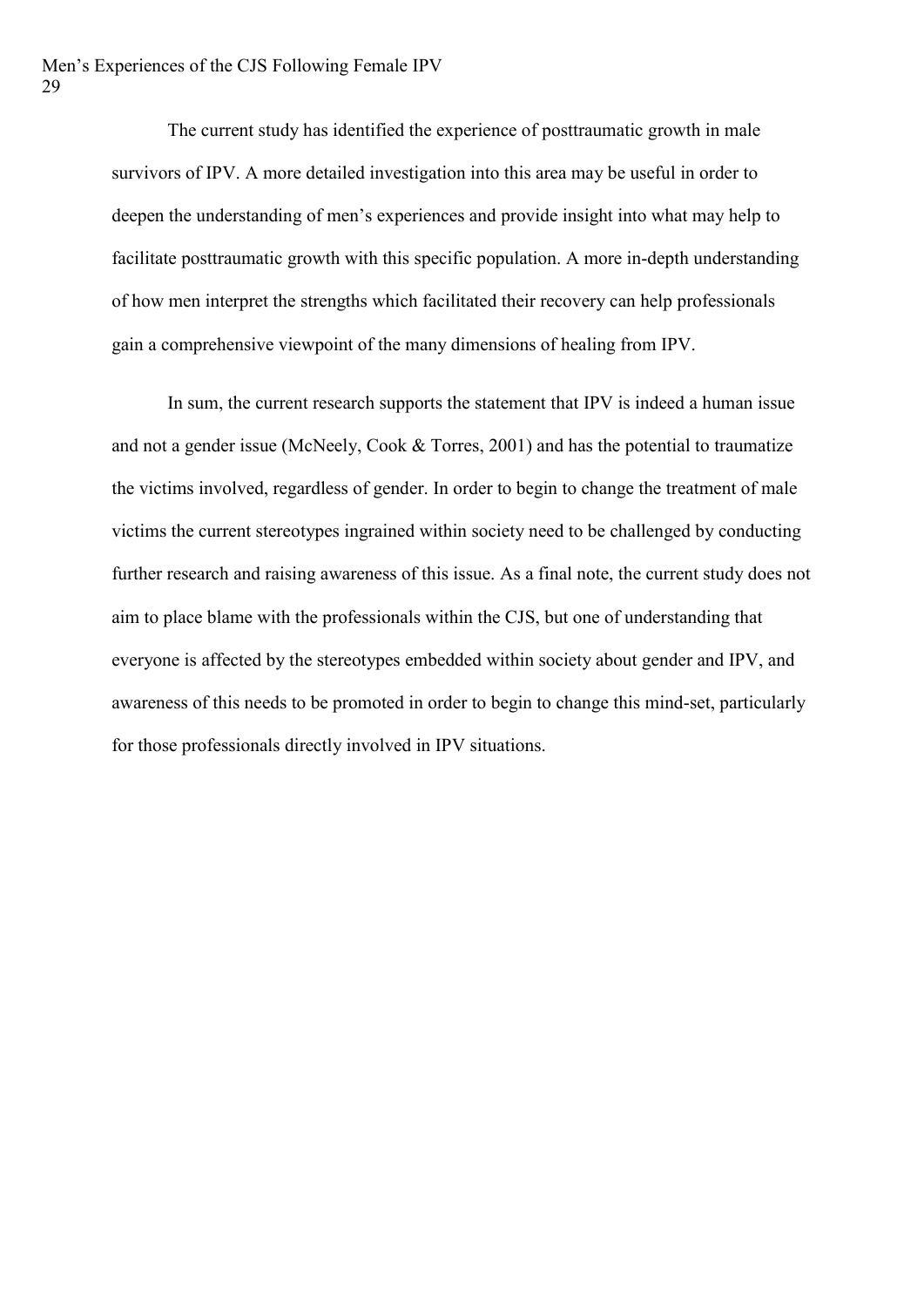#### References

- Addis, M.E. (2008). Gender and depression in men. *Clinical Psychology: Science and Practice*, *15* (3), 153-168.
- Addis, M.E., & Mahalik, J.R. (2003). Men, masculinity, and the contexts of help seeking. *American psychologist, 58* (1), 5-14.

Aldwin, C.M. (1994). *Stress, coping, and development*. New York: Guilford Press.

- Allen-Collinson, J. (2009). A marked man: Female-perpetrated intimate partner abuse. *International Journal of Men's Health, 8* (1), 22-40.
- American Psychiatric Association. (2013). *Diagnostic and statistical manual of mental disorders* (5th ed.). Arlington, VA: American Psychiatric Publishing.
- Baird, I.C. (2000). Violence against women: Looking behind the mask of incarcerated batterers. In *Proceedings of the Pennsylvania Adult and Continuing Education Research Conference* (5th), Indiana, Pennsylvania.
- Black, M.C., Basile, K.C., Breiding, M.J., Smith, S.G., Walters, M.L., Merrick, M.T., Chen, J., & Stevens, M.R. (2011). The National Intimate Partner and Sexual Violence Survey (NISVS): 2010 Summary Report. Atlanta, GA: National Center for Injury Prevention and Control, Centers for Disease Control and Prevention.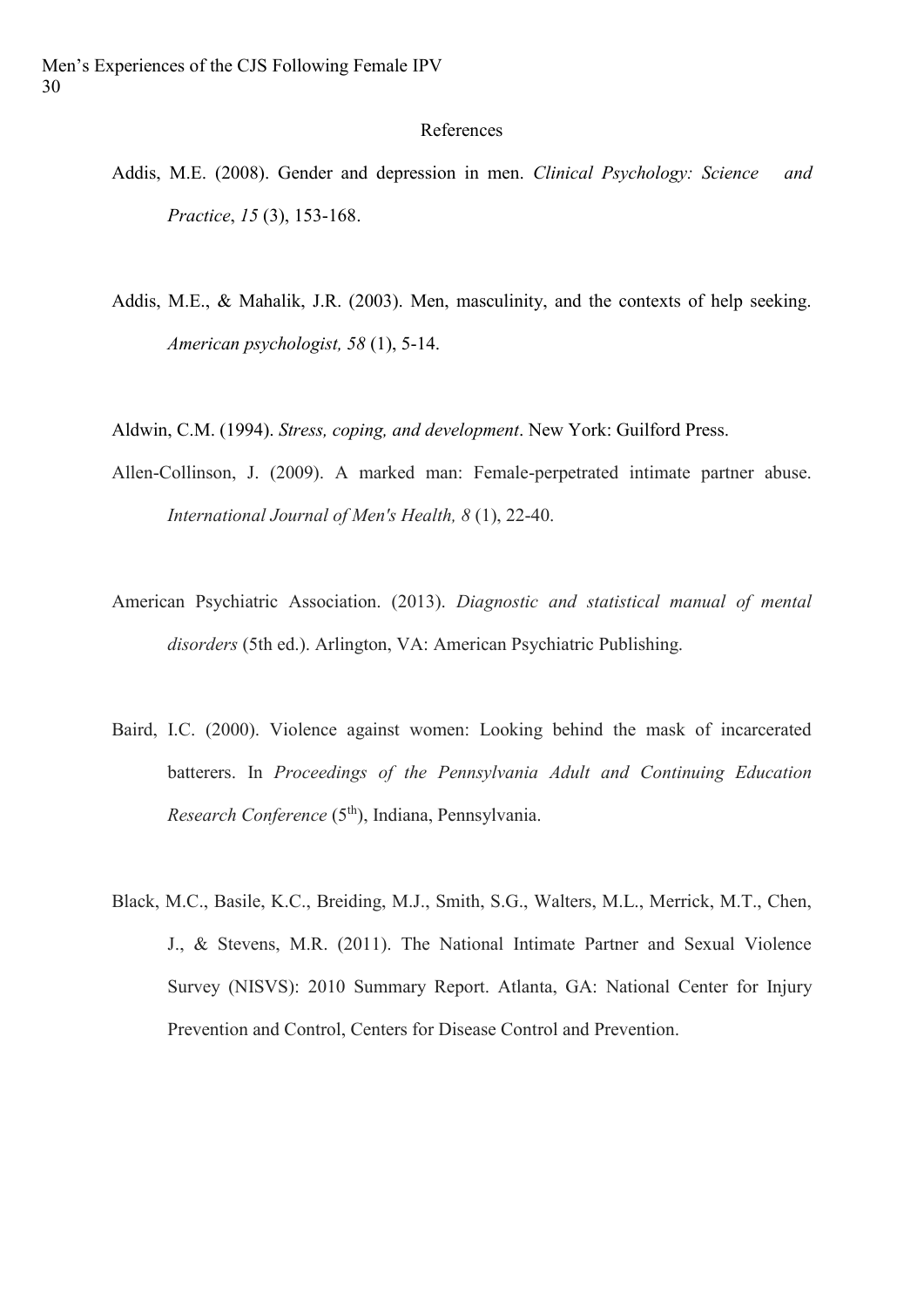British Psychological Society (2010). *Code of Human Research Ethics.* Leicester: BPS. Retrieved March 4, 2014 from

[www.bps.org.uk/sites/default/files/documents/code\\_of\\_human\\_research\\_ethics.pdf](http://www.bps.org.uk/sites/default/files/documents/code_of_human_research_ethics.pdf)

- Brocki, J.J.M. & Wearden, A.J. (2006). A critical evaluation of the use of interpretative phenomenological analysis (IPA) in health psychology. *Psychology and Health, 21*  (1), 87 - 108.
- Carmo, R., Grams, A., & Magalhães, T. (2011). Men as victims of intimate partner violence*. Journal of forensic and legal medicine, 18* (8), 355-359.
- Centers for Disease Prevention and Control. (2013). *Intimate Partner Violence: Definitions.* Retrieved March 04, 2014, from

<http://www.cdc.gov/violenceprevention/intimatepartnerviolence/definitions.html>

- Coker, A.L., Davis, K.E., Arias, I., Desai, S., Sanderson, M., Brandt, H.M., & Smith, P.H. (2002). Physical and mental health effects of intimate partner violence for men and women. *American journal of preventive medicine, 23* (4), 260-268.
- Cook, P.W. (Ed.). (2009). *Abused men: The hidden side of domestic violence*. Westport, CT: Praeger Publishers.
- Dutton, D.G. & Nicholls, T.L. (2005). The gender paradigm in domestic violence research and theory: Part 1—The conflict of theory and data. *Aggression and Violent Behavior, 10* (6), 680-714.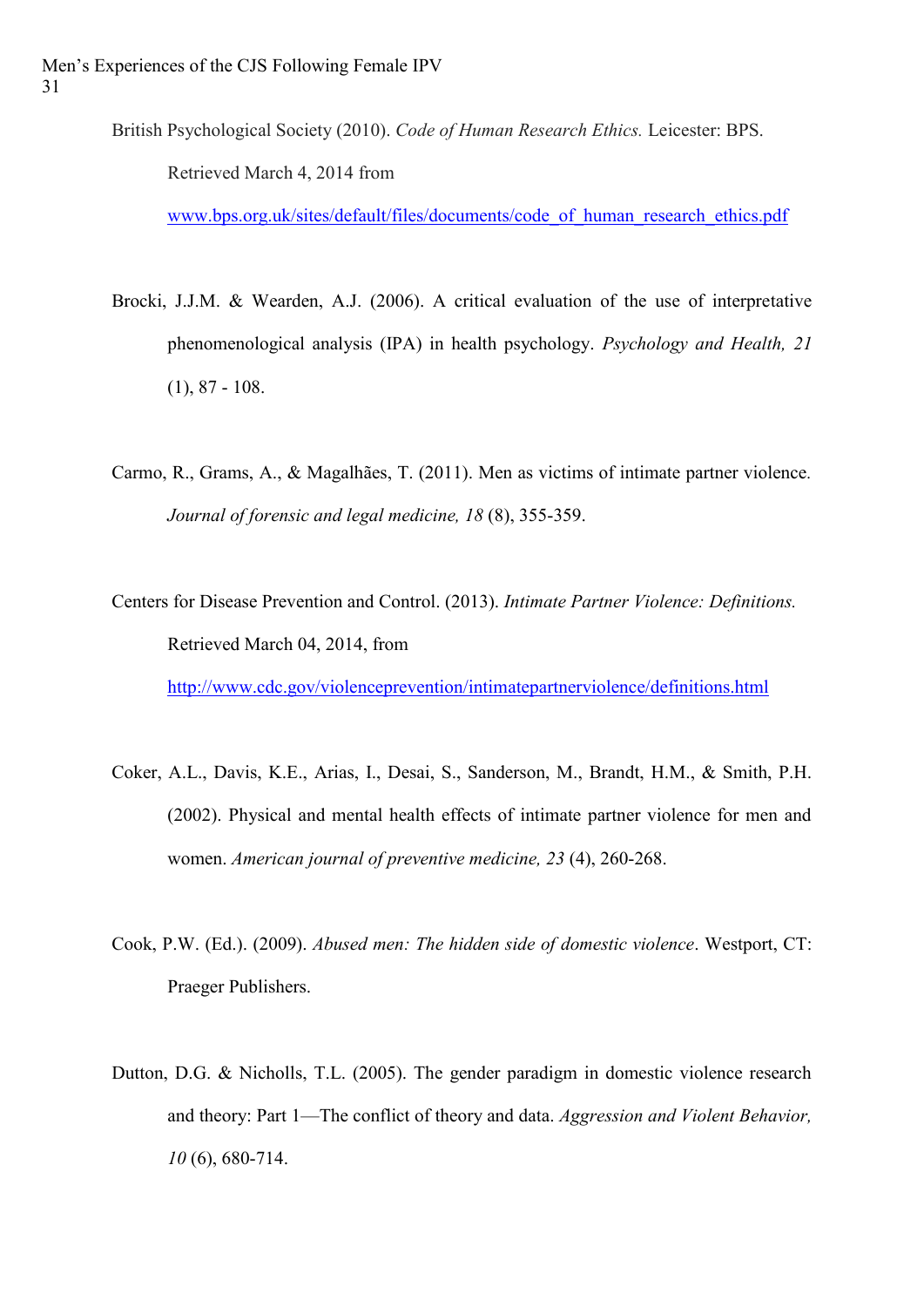- Dutton, D.G. & White, K.R. (2013). *Male victims of domestic violence*. New Male Studies: An International Journal, 2 (1), 5-17.
- Flowers, P., Smith, J.A., Sheeran, P. & Beail, N. (1997). Health and romance: Understanding unprotected sex in relationships between gay men. *British Journal of Health Psychology, 2,* 73–86.
- Follingstad, D.R., DeHart, D.D., & Green, E.P. (2004). Psychologists' judgments of psychologically aggressive actions when perpetrated by a husband versus a wife. *Violence and Victims, 19* (4), 435-452.
- George, M.J. (1994). Riding the donkey backwards: men as the unacceptable victims of marital violence. *The Journal of Men's Studies, 3* (2), 137-159.
- Goldberg, H. (1979). *The new male: From self-destruction to self care.* New York, NY: William Morrow.
- Hester, M. (2009). *Who does what to whom? Gender and domestic violence perpetrators.*  Violence Against Women Research Group/University of Bristol with Northern Rock Foundation. Available from: http://www.nrfoundation.org.uk/downloads/Who% 20Does% 20What% 20to% 20Whom.pdf.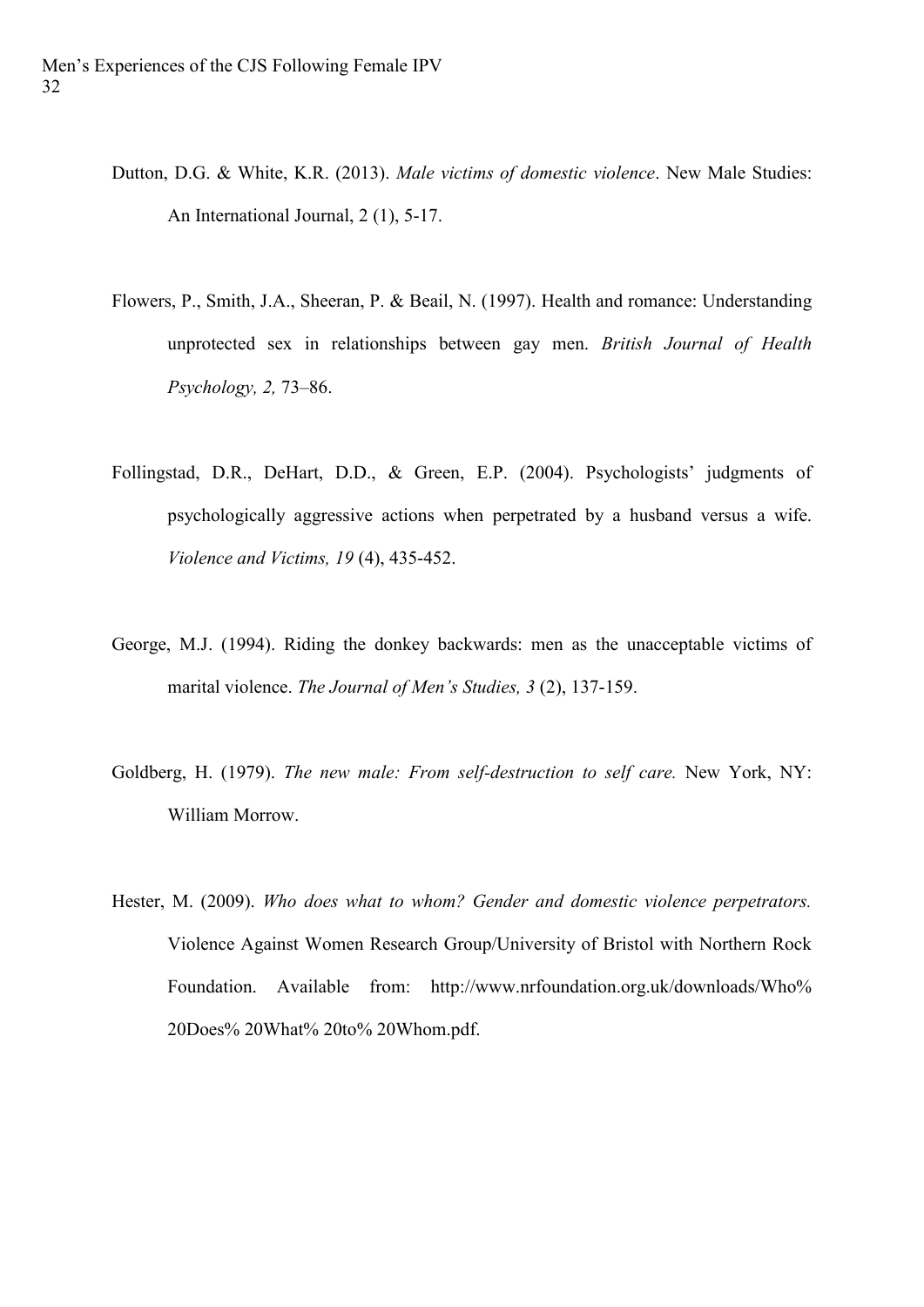- Hines, D.A. (2007). Posttraumatic stress symptoms among men who sustain partner violence: An international multisite study of university students. *Psychology of Men & Masculinity, 8* (4), 225-239.
- Hines, D., Brown, J., & Dunning, E. (2007). Characteristics of callers to the domestic abuse hotline for men. *Journal of Family Violence, 22* (2), 63-72.
- Hines, D.A. & Douglas, E.M. (2010). A closer look at men who sustain intimate terrorism by women. *Partner Abuse, 1* (3), 286-313.
- Hogan, K.F., Hegarty, J.R., Ward, T. & Dodd, L.J. (2012). Counsellors' experiences of working with male victims of female-perpetrated domestic abuse. *Counselling & Psychotherapy Research, 12* (1), 44-52.

- Johnson, M.P., & Leone, J.M. (2005). The differential effects of intimate terrorism and situational couple violence findings from the national violence against women survey. *Journal of family issues, 26*(3), 3 22-349.
- MacDonald, Z. (2001). Revisiting the dark figure: a microeconometric analysis of the underreporting of property crime and its implications. *British journal of criminology, 41*  (1), 127–149.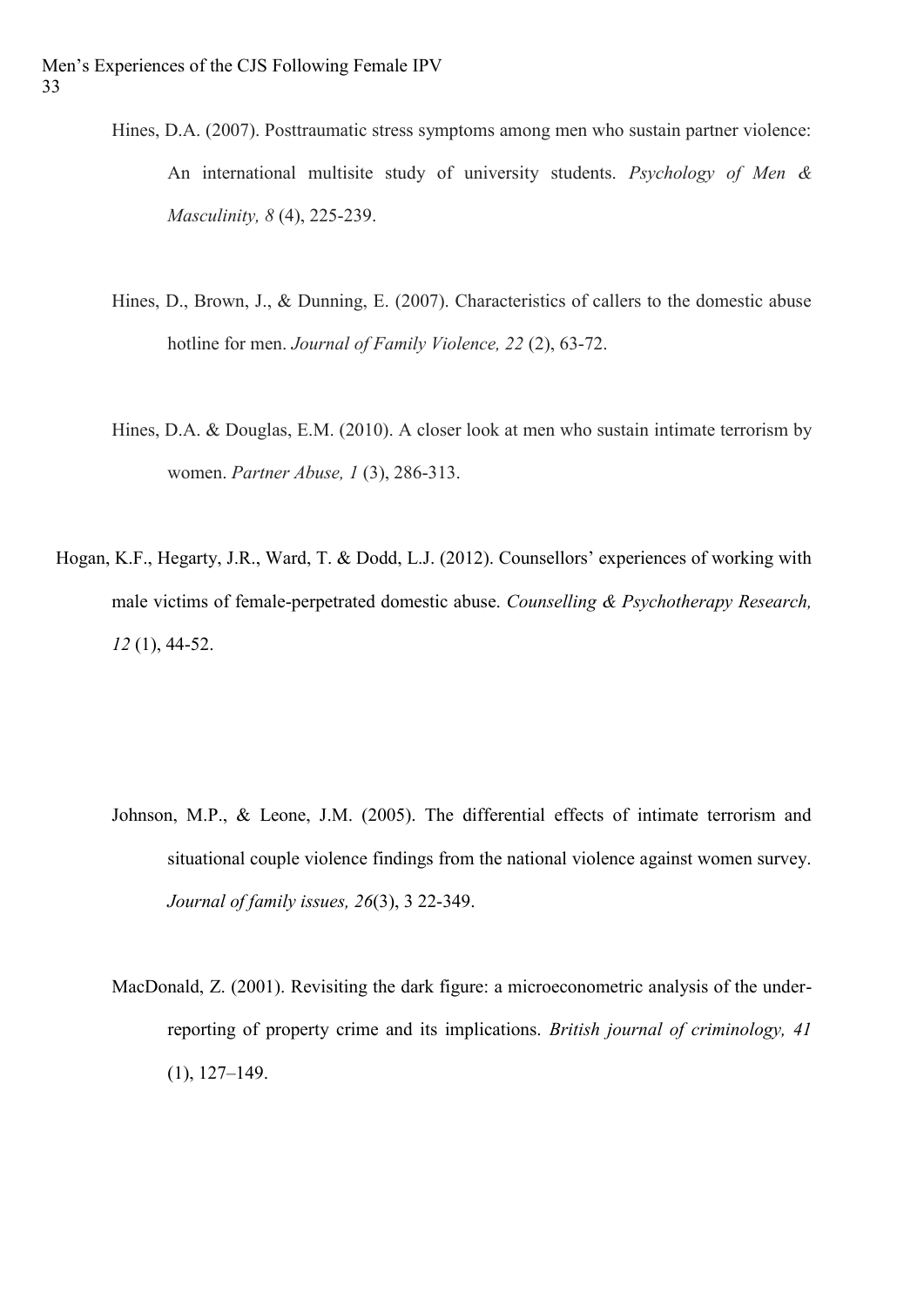- Mankind Initiative. (2013). *Crown Prosecution Service: Prosecutions for domestic violence by gender (England and Wales).* Retrieved March 4, 2014, from http://www.mankind.org.uk/pdfs/CPS%20Prosecutions.pdf
- Martens, W.H.J. (2005). Multidimensional model of trauma and correlated antisocial personality disorder. *Journal of Loss & Trauma, 10*, 115–129.
- Martin, L.A., Neighbors, H.W., & Griffith, D.M. (2013). The experience of symptoms of depression in men vs women: Analysis of the national comorbidity survey replication. *JAMA psychiatry, 70* (10), 1100-1106.
- McHugh, M., & Hanson Frieze, I. (2006). Intimate partner violence: New directions. In F.L. Denmark, H.H. Krauss, E. Halpern, & J.A. Sechzer (Eds.), *Violence and exploitation against women and girls* (Annals of the New York Academy of Sciences Vol. 1087) (pp. 121-141). New York: New York Academy of Sciences.
- McNeely, R.L., Cook, P.W., & Torres, J.B. (2001). Is domestic violence a gender issue, or a human issue? *Journal of Human Behavior in the Social Environment, 4* (4), 227-251.
- Migliaccio, T.A. (2002). Abused husbands: A narrative analysis. *Journal of Family Issues, 23*   $(1), 26-52.$
- Minaker, J.C. & Snider, L. (2006). Husband Abuse: Equality with a Vengeance*? Canadian Journal of Criminology and Criminal Justice, 48* (5), 753-780.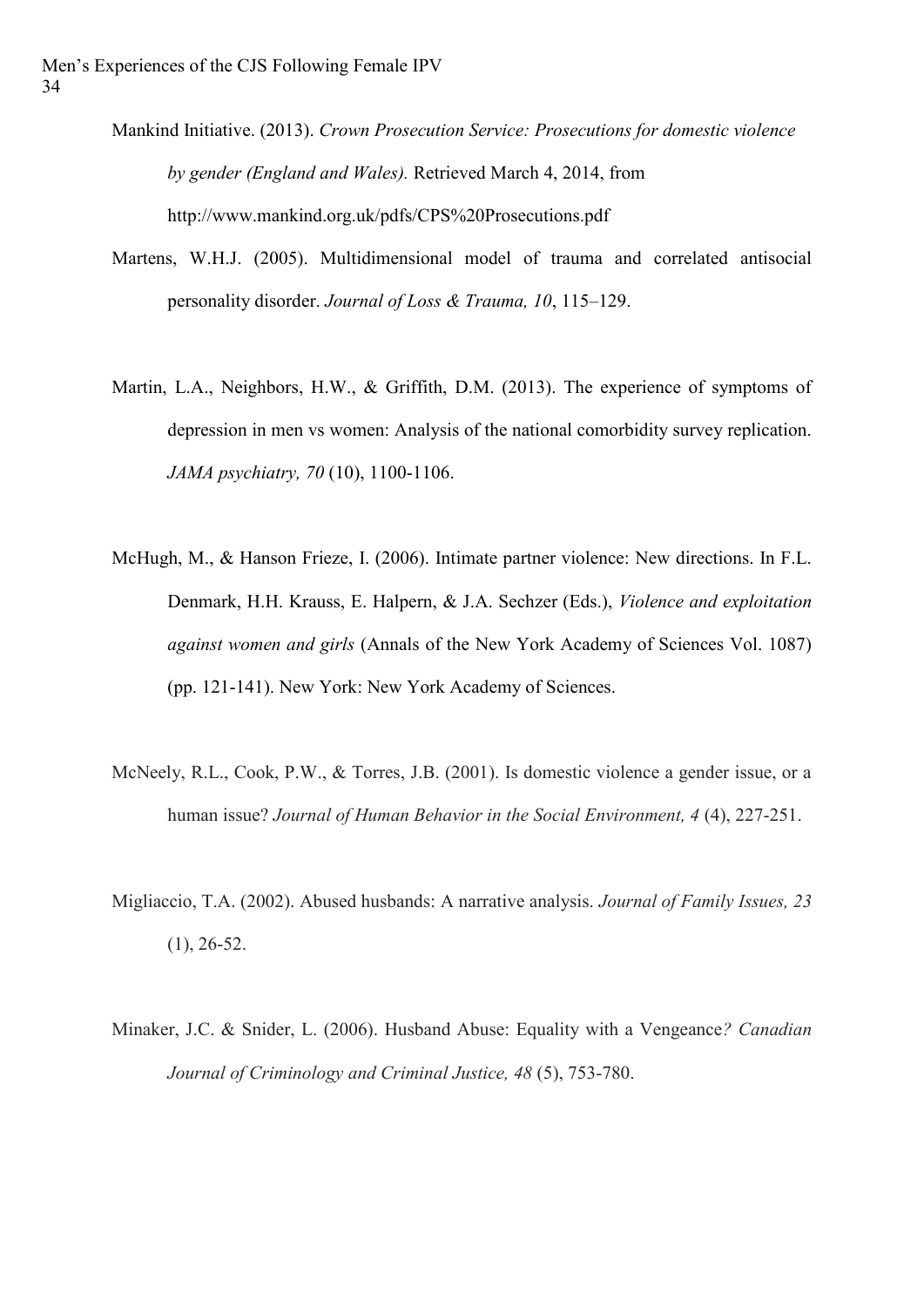Nazroo, J. (1995). Uncovering gender differences in the use of marital violence: The effect of methodology. *Sociology, 29* (3), 475-494.

Office for National Statistics. (2013). *Focus on: Violent Crime and Sexual Offences, 2011/12.*

London: ONS. Retrieved March 04, 2014, from: [http://www.ons.gov.uk/ons/dcp171778\\_298904.pdf](http://www.ons.gov.uk/ons/dcp171778_298904.pdf)

- Russell, B.L. (2012). Effectiveness, victim safety, characteristics and enforcement of protection order. *Partner Abuse, 3* (4), 531-552.
- Salter, E., & Stallard, P. (2004). Posttraumatic growth in child survivors of a road traffic accident. *Journal of Traumatic Stress, 17* (4), 335-340.
- Saltzman, L.E., Fans low, J.L., McMahon, P.M. & Shelley, G.A. (2002). *Intimate partner violence surveillance: uniform definitions and recommended data elements, version 1.0.* Atlanta (GA): Centers for Disease Control and Prevention, National Center for Injury Prevention and Control.
- Smith, J.A., Flowers, P., & Larkin, M. (2009). *Interpretative phenomenological analysis: Theory, method and research.* Los Angeles, California: SAGE.
- Smith, J.A. & Osborn, M. (2003). Interpretative phenomenological analysis. In J.A. Smith (Ed*.), Qualitative Psychology: A Practical Guide to Methods.* London: SAGE.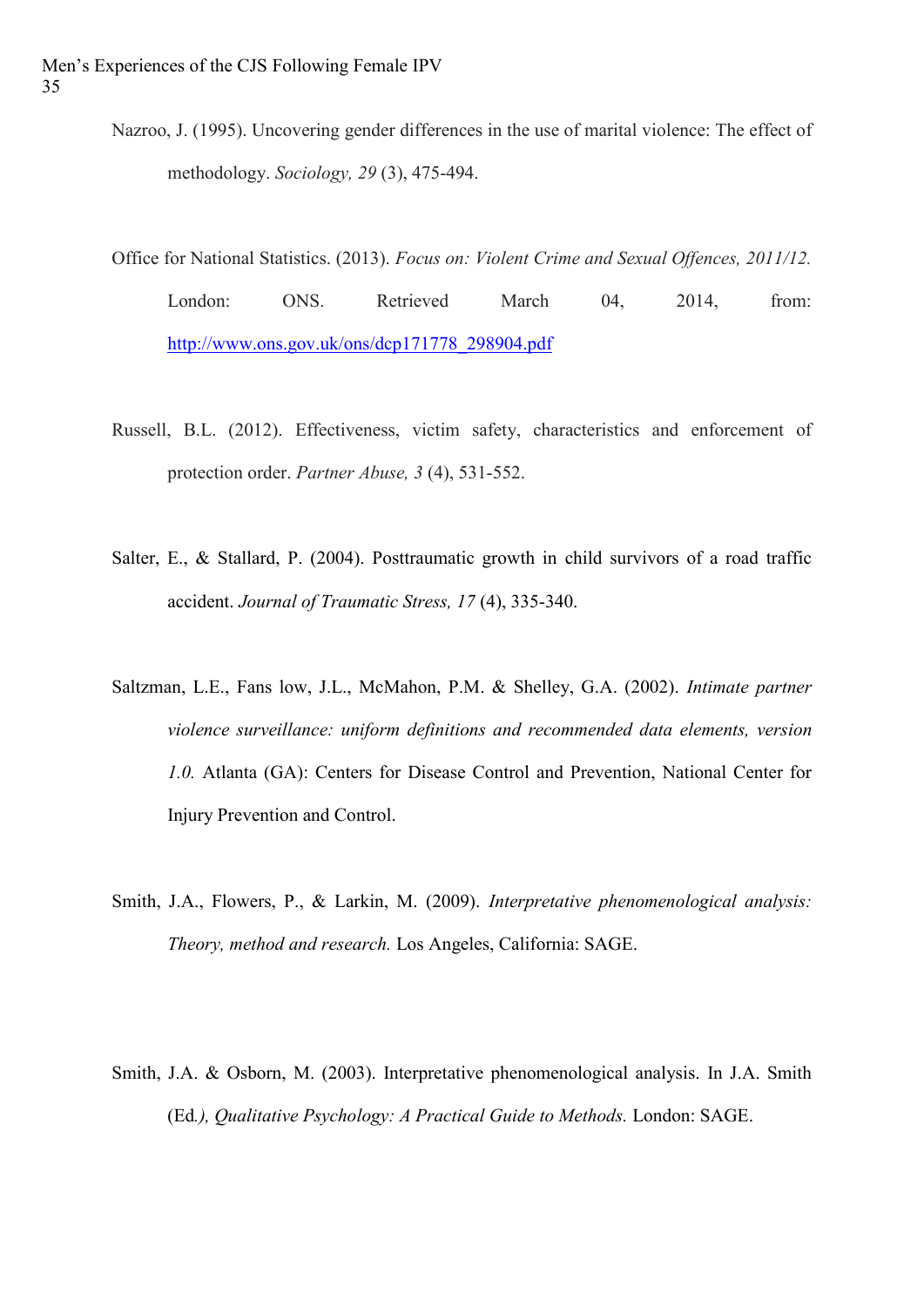Sorenson, S.B., & Taylor, C.A. (2005). Female aggression toward male intimate partners: An examination of social norms in a community-based sample. *Psychology of Women Quarterly, 29* (1), 79-96.

Steinmetz, S. (1977a). *The Cycle of Violence*. New York: Praegar.

Steinmetz, S. (1977b). Wifebeating, husbandbeating—A comparison of the use of physical violence between spouses to resolve marital fights. In Roy, M. (ed.), *Battered Women: A Psychosociological Study of Domestic Violence,* Van Nostrand Reinhold: New York, pp. 63–72.

Steinmetz, S. (1978). The Battered Husband Syndrome. *Victimology, 2,* 499-509.

- Steinmetz, S.K. (1980). Women and violence: Victims and perpetrators. *American Journal of Psychotherapy, 34,* 334-350.
- Straton, J.C. (1994). The myth of the battered husband syndrome. *Masculinities: Interdisciplinary Studies on Gender, 2*(4), 79-83.
- Tarling, R.A. & Morris, K. (2010). Reporting crime to the police. *British Journal of Criminology, 50,* 474–90.
- Tedeschi, R.G., & Calhoun, L.G. (1996). The Posttraumatic Growth Inventory: Measuring the positive legacy of trauma. *Journal of traumatic stress, 9* (3), 455-471.